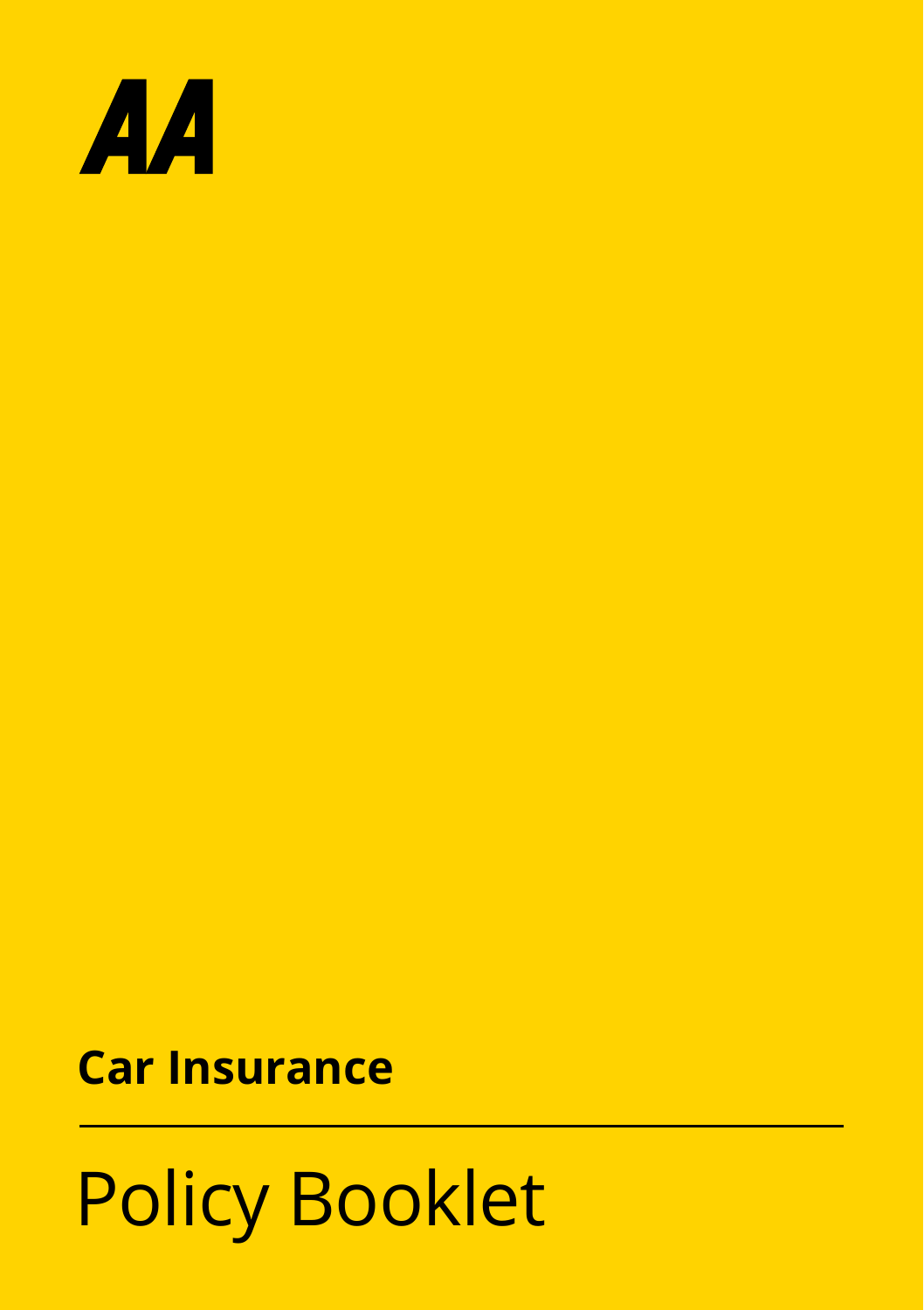# **Useful Phone Numbers**

AA Rescue **0818 66 77 88** AA Membership **01 617 99 99** Claims **0818 467 101** (24 hours a day, 365 days a year) Claims outside ROI **+353 1 617 9448**

# **Other AA services available**











**Home Membership Insurance**

**Travel Insurance**

**Car Insurance**

**Route Planner**

# **For more information visit theAA.ie**



Please look out for the "**Here to Help**" mark. It will help *you* find your way around our policy document giving *you* useful tips and information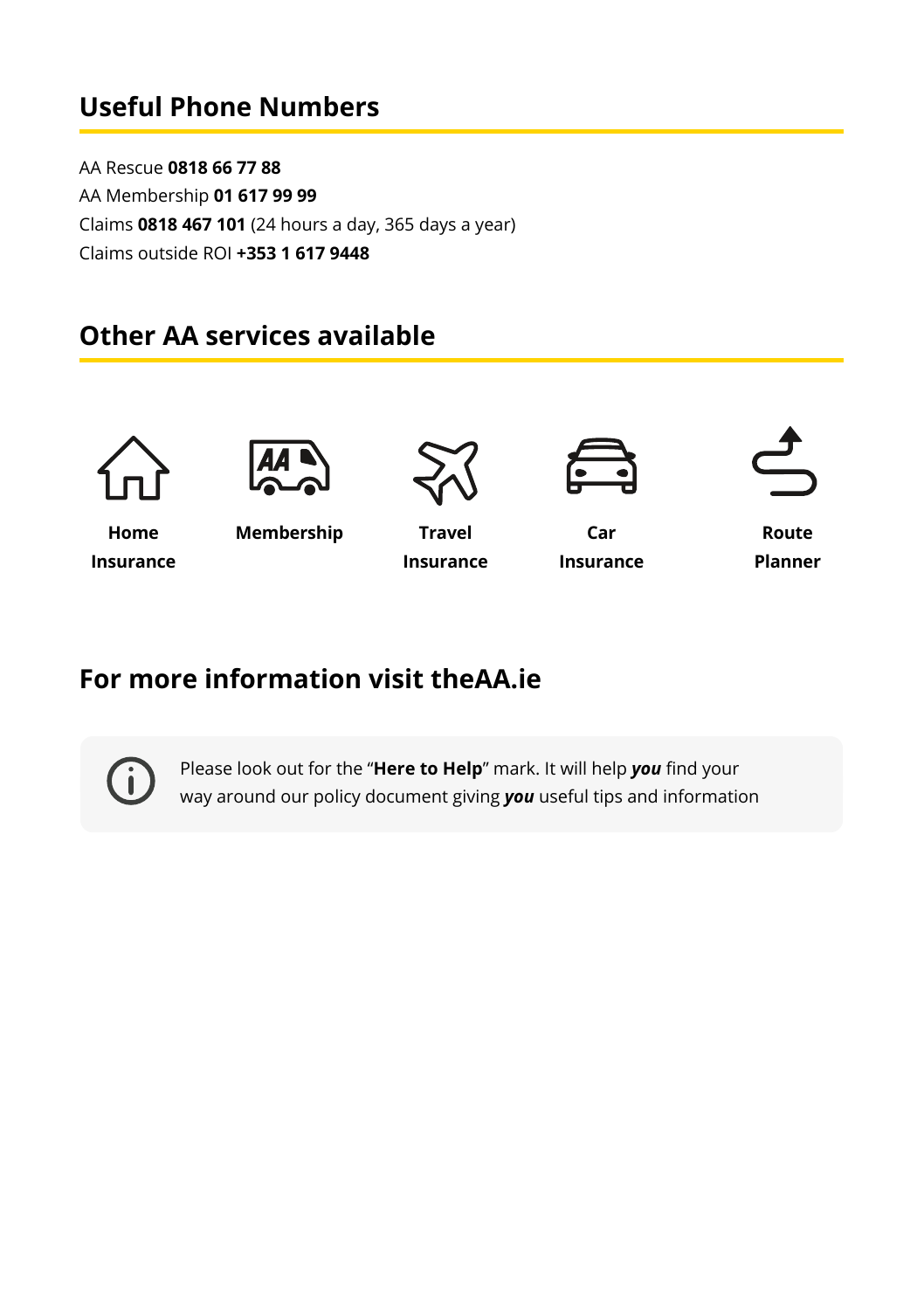# A guide to your Policy Booklet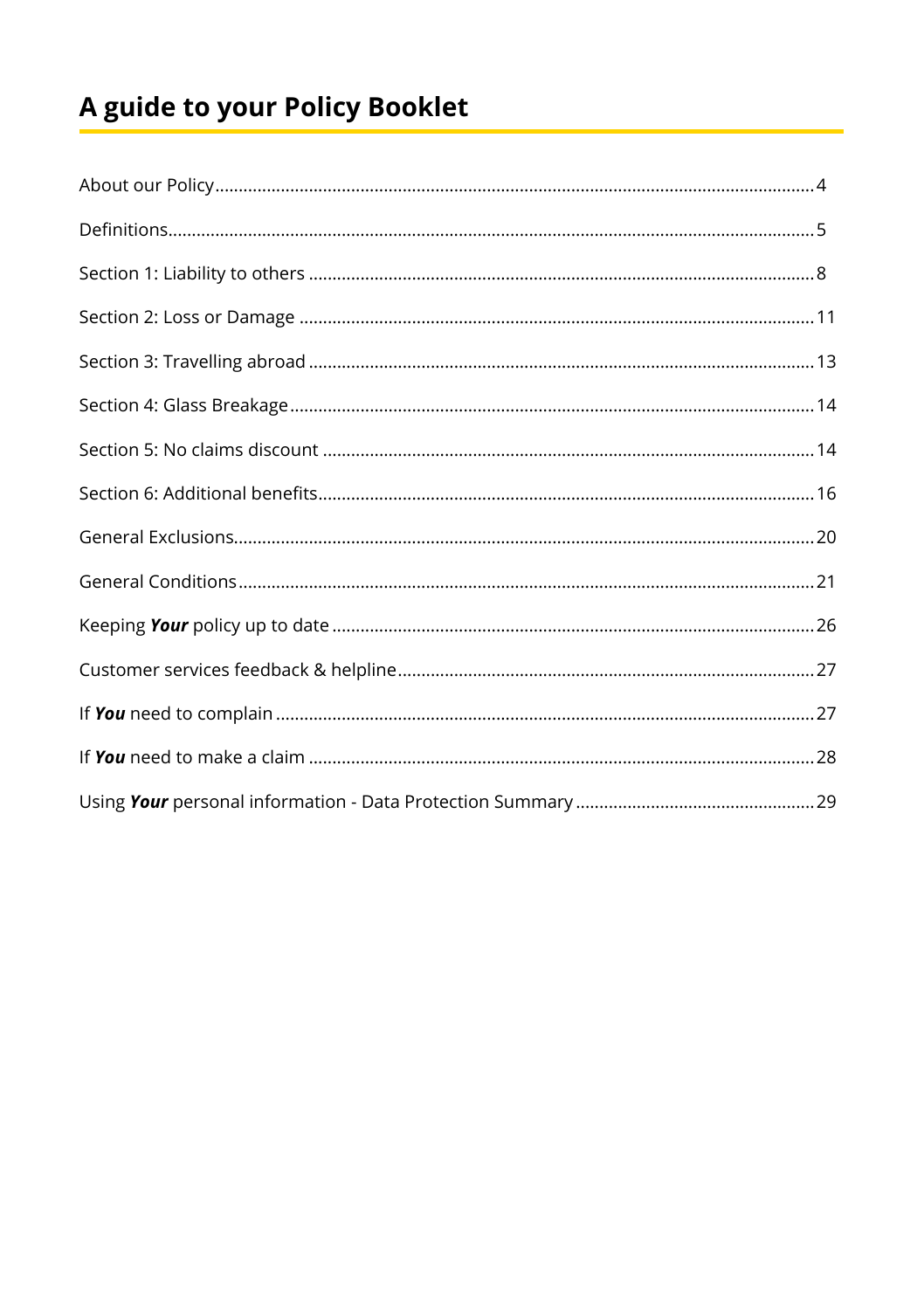# **About our Policy**

Insurance has been affected between the *Insurer* and *You*.

The contract is based on the information *You* provided to us, when *You* applied for the insurance and this information is in the most recent Statement of Fact issued to *You*. This policy document, the Statement of Fact, *Schedule of Insurance*, the *Certificate of Motor Insurance*, any *Endorsements* and any documents provided by *You* must, be read as a whole as they constitute the legally binding contract of insurance between *You* and the *Insurer*.

*You* should keep copies of any supplementary questionnaires, documents, or letters *You* have supplied to us as part of your new business application, for *Your* future reference, as they will form part of the contract of insurance.

The *Insurer* has agreed to insure *You* subject to the terms, conditions and exclusions contained in or endorsed upon this policy document against such liability, loss or damage that may occur during any period of insurance for which *You* have paid or agreed to pay the premium as is directly sustained in connection with the *Insured Car*.

#### **Applicable Contract Law**

*You* and the *Insurer* are free to choose the law applicable to this contract but in the absence of a written agreement to the contrary, Irish law will apply.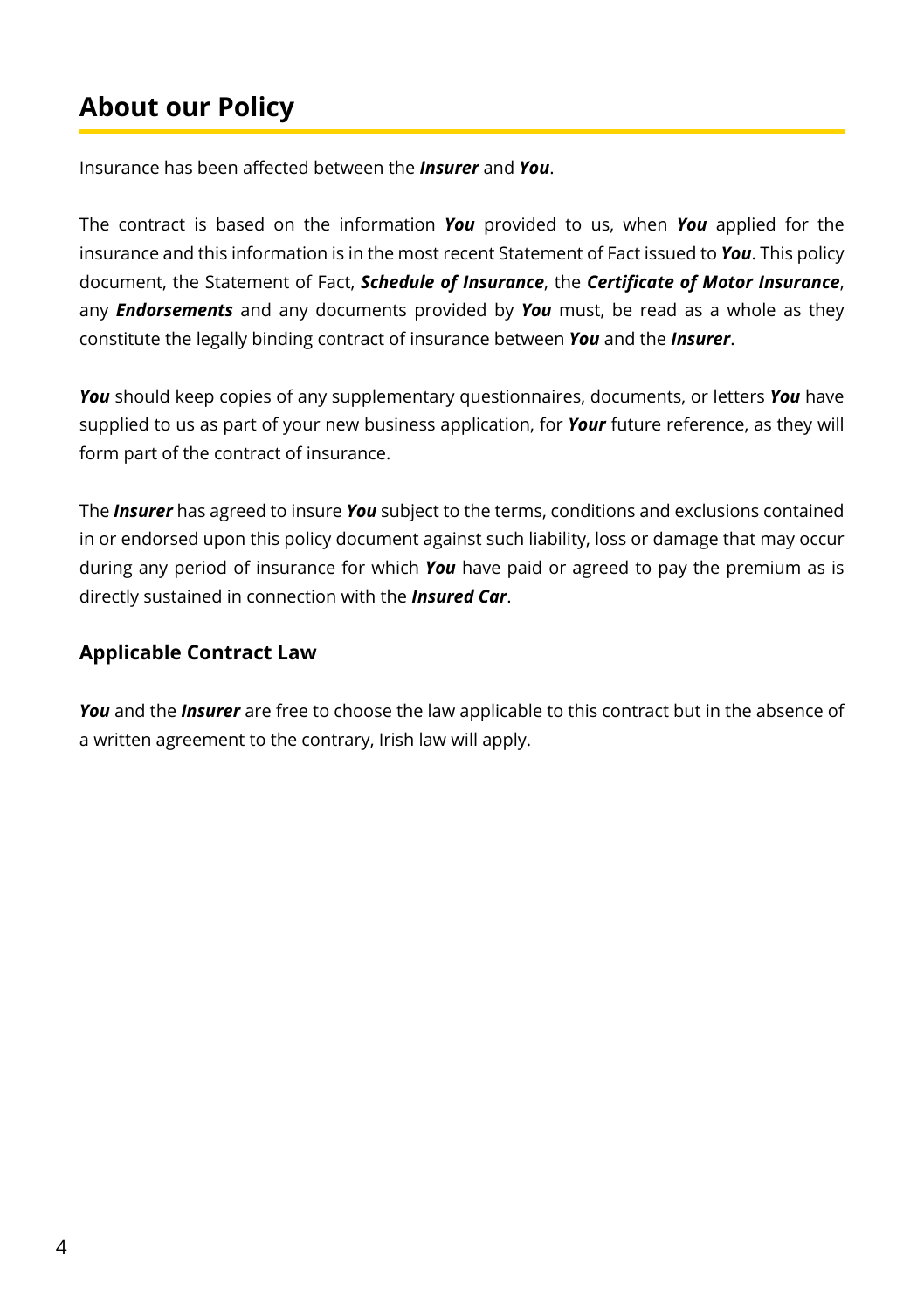# **Definitions**

Certain words have specific meanings wherever they appearin *Your* policy documents or *Your Certificate of Motor Insurance*. To help *You* identify these we have printed them in bold and italics throughout this policy.

| AAI                                      | AA Ireland Limited trading as AA Insurance.                                                                                                                                                                                                                                                                                                                                                                                                                                                                                                    |
|------------------------------------------|------------------------------------------------------------------------------------------------------------------------------------------------------------------------------------------------------------------------------------------------------------------------------------------------------------------------------------------------------------------------------------------------------------------------------------------------------------------------------------------------------------------------------------------------|
| <b>Certificate of Motor</b><br>Insurance | The document <b>Certificate of Motor Insurance</b> headed which<br>provides evidence of the existence of the motor insurance<br>contract. It shows the <b>Insured Car</b> registration number, what<br>cars You are allowed to drive, drivers who may drive Your<br>Insured Car and the purposes for which it may be used. It also<br>shows the period of cover.<br>(Note: Under Paragraph 5B of the <b>Certificate of Motor Insurance</b> it<br>shows what cars You are allowed to drive i.e. if Driving Other Cars<br>cover applies or not). |
| <b>Cooling Off</b><br>Period             | The period in which You have the right to withdraw from this<br><b>Policy. You</b> can withdraw within 14 days of the starting date of<br>cover or the date which You receive the full terms and conditions<br>of the policy, whichever is later. Choosing to exercise this right<br>will mean that no policy was ever in place and will entitle You to<br>a full refund of any premium paid , provided there has been no<br>claim made. No claim may be made at a later date.                                                                 |
| <b>Endorsement</b>                       | An alteration to the wording of the policy noting a change in the<br>terms or the details of the insurance contract as shown in Your<br><b>Schedule of Insurance.</b>                                                                                                                                                                                                                                                                                                                                                                          |
| <b>Excess</b>                            | The amount of money You must pay towards the cost of a claim<br>other than a claim for fire, lightning explosion, windscreen,<br>theft or attempted theft. The amount of the <b>Excess</b> is noted on<br>the current <i>Schedule of Insurance</i> . The amount of any <i>Excess</i><br>applying to a claim will be reduced by €100 provided that the<br>damage is repaired by an <b>Insurer</b> approved repairer.                                                                                                                            |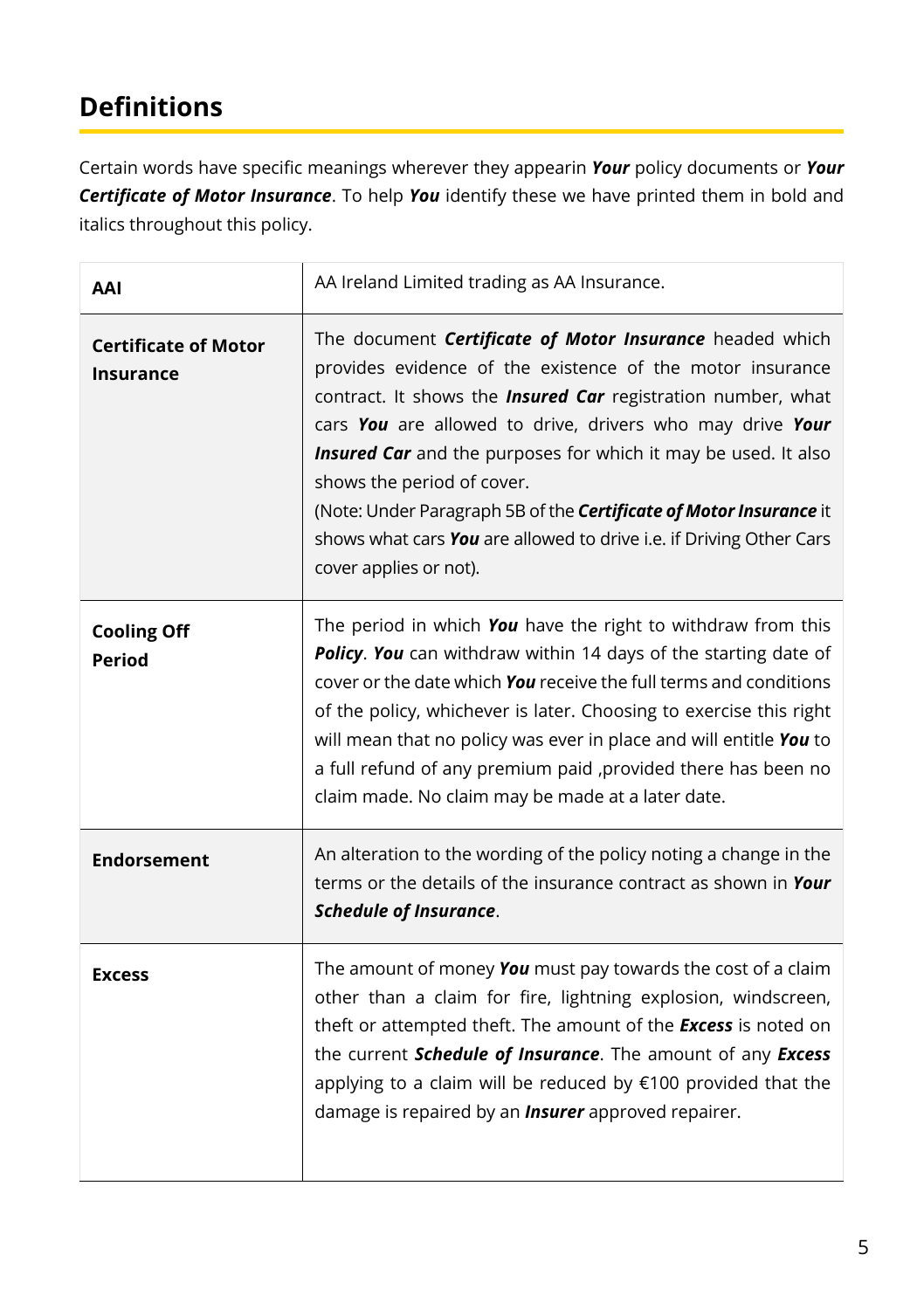| <b>Insured Car</b>        | The motor vehicle with the vehicle registration number shown<br>in Paragraph 5(a) of the current <b>Certificate of Motor Insurance</b> .                                                                                                                                                                                                                                                                                                                                                                                                                                                                                                                                                                                                                               |
|---------------------------|------------------------------------------------------------------------------------------------------------------------------------------------------------------------------------------------------------------------------------------------------------------------------------------------------------------------------------------------------------------------------------------------------------------------------------------------------------------------------------------------------------------------------------------------------------------------------------------------------------------------------------------------------------------------------------------------------------------------------------------------------------------------|
| <b>Insurer</b>            | The Insurance Company as specified in the <b>Schedule of</b><br>Insurance, and the Certificate of Motor Insurance on whose<br>behalf this policy document is issued.                                                                                                                                                                                                                                                                                                                                                                                                                                                                                                                                                                                                   |
| <b>Main Driver</b>        | The person for whom the Insured Car is intended as their main<br>vehicle and who is:<br>shown in the statement of fact as the main driver;<br>1.<br>2.<br>the primary driver of the Insured Car, which means, the<br>person who drives the Insured Car more often than any<br>other person; and<br>3.<br>responsible for the Insured Car insured under this Policy.                                                                                                                                                                                                                                                                                                                                                                                                    |
| <b>Market Value</b>       | The value of the <i>Insured Car</i> and its accessories at the date of<br>accident or loss not exceeding any value declared to AAI prior<br>to the accident or loss. It is the monetary value You could<br>reasonably expect to pay for Your Insured Car had You bought it<br>immediately prior to the loss or damage. This will be determined<br>by the <i>Insurer</i> using information available to them on similar<br>cars available in the market of comparative make, model, engine<br>capacity, age, mileage, ownership history, general condition and<br>any other relevant factors. The maximum amount the <i>Insurer</i><br>will pay in respect of any claim for loss or damage will be the<br><b>Market Value</b> immediately prior to such loss or damage. |
| <b>Named Driver</b>       | A driver who is shown in the statement of fact as an additional<br>named driver and is a frequent user of the <b>Insured Car</b> but not<br>the <b>Main Driver</b>                                                                                                                                                                                                                                                                                                                                                                                                                                                                                                                                                                                                     |
| <b>No Claims Discount</b> | The reduction allowed in Your premium if a claim has not been<br>made or arisen during the previous period(s) of insurance.                                                                                                                                                                                                                                                                                                                                                                                                                                                                                                                                                                                                                                            |
| <b>Non Standard Glass</b> | Any glass, on the insured vehicle which has not been fitted as<br>part of the manufacturers standard specification                                                                                                                                                                                                                                                                                                                                                                                                                                                                                                                                                                                                                                                     |
| Partner                   | <b>Your</b> husband, wife or <b>Partner</b> in each of these relationships co-<br>habiting and sharing household expenses or responsibilities.                                                                                                                                                                                                                                                                                                                                                                                                                                                                                                                                                                                                                         |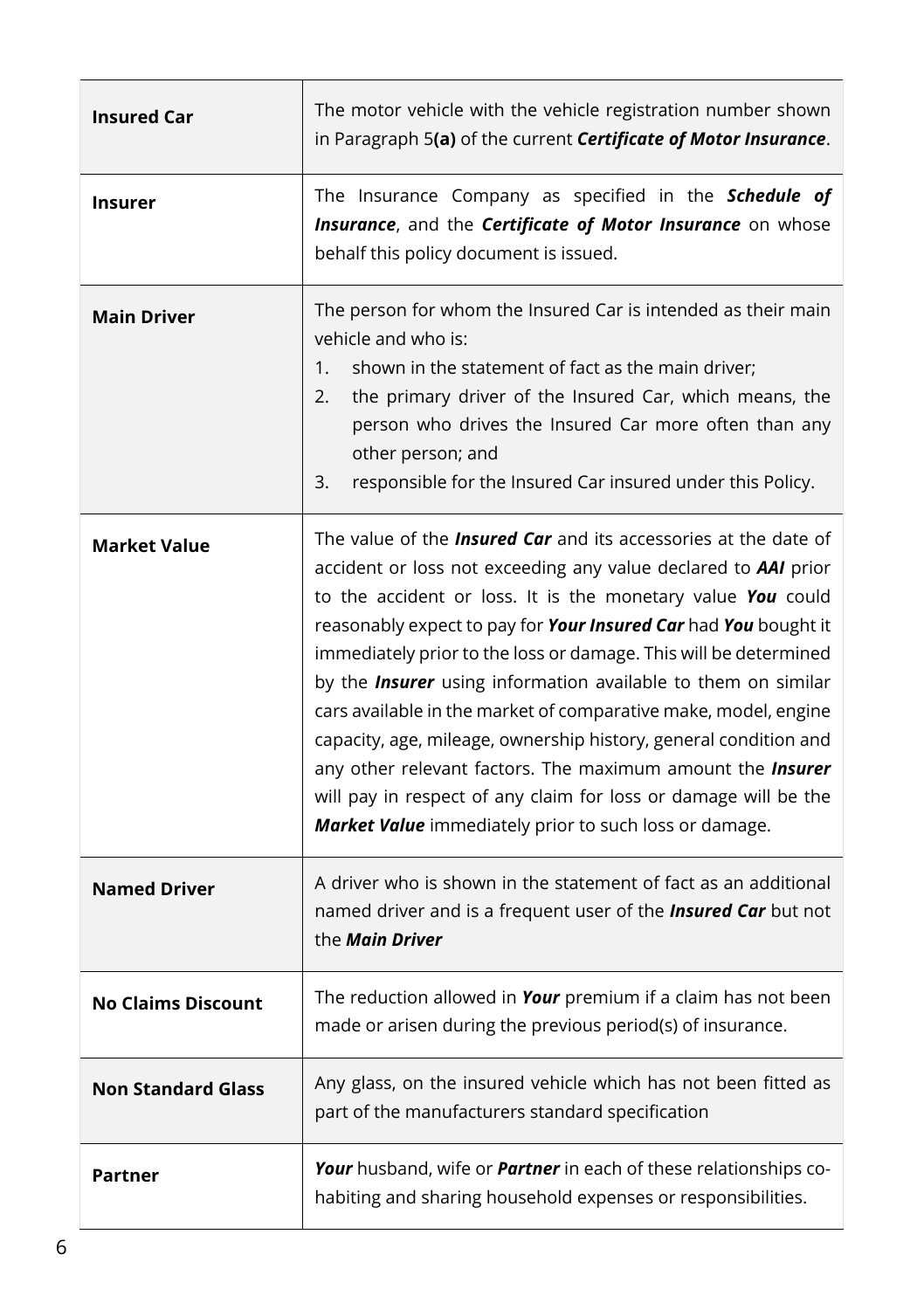| <b>Permitted Driver</b>      | Any person shown or described in Paragraph 6 of the current<br><b>Certificate of Motor Insurance.</b>                                                                                                                                                                                                                                                                                                                                                                                                                                                                                                                                                                                                                                                                                                                |
|------------------------------|----------------------------------------------------------------------------------------------------------------------------------------------------------------------------------------------------------------------------------------------------------------------------------------------------------------------------------------------------------------------------------------------------------------------------------------------------------------------------------------------------------------------------------------------------------------------------------------------------------------------------------------------------------------------------------------------------------------------------------------------------------------------------------------------------------------------|
| <b>Schedule Of Insurance</b> | The document headed <b>Schedule of Insurance</b> giving details of<br>the persons <i>Insured</i> , the <i>Insurer</i> , the insurance policy number,<br>details of the <b>Insured Car</b> , the cover, the premium and the<br>period of insurance.                                                                                                                                                                                                                                                                                                                                                                                                                                                                                                                                                                   |
| <b>Territorial Limits</b>    | The Republic of Ireland, Northern Ireland, Great Britain, the Isle<br>of Man and the Channel Islands including transit by sea, air or<br>land within and between these places.                                                                                                                                                                                                                                                                                                                                                                                                                                                                                                                                                                                                                                       |
| <b>Terrorism</b>             | (i) any act including but not limited to<br>(a) the preparation, use or threat of force and/or violence and/<br>or<br>(b) harm or damage to life or to property (or the threat of such<br>harm or damage) including but not limited to harm or<br>damage by nuclear and/or chemical and/or biological and/or<br>radiological means caused or occasioned by any person(s) or<br>group(s) of persons or so claimed in whole or in part for political,<br>religious, ideological or similar purposes and/or the intention to<br>influence, intimidate or coerce any Government and/or intention<br>to disrupt any segment of the economy.<br>(ii) any action taken in controlling, preventing, suppressing or in<br>any way relating to (i) above.<br>(iii) any act deemed by the Government to be an act of Terrorism. |
| You/Your/Insured             | The person(s) shown as the <b>Insured</b> in the <b>Schedule of Insurance</b><br>and the <b>Certificate of Motor Insurance</b> .                                                                                                                                                                                                                                                                                                                                                                                                                                                                                                                                                                                                                                                                                     |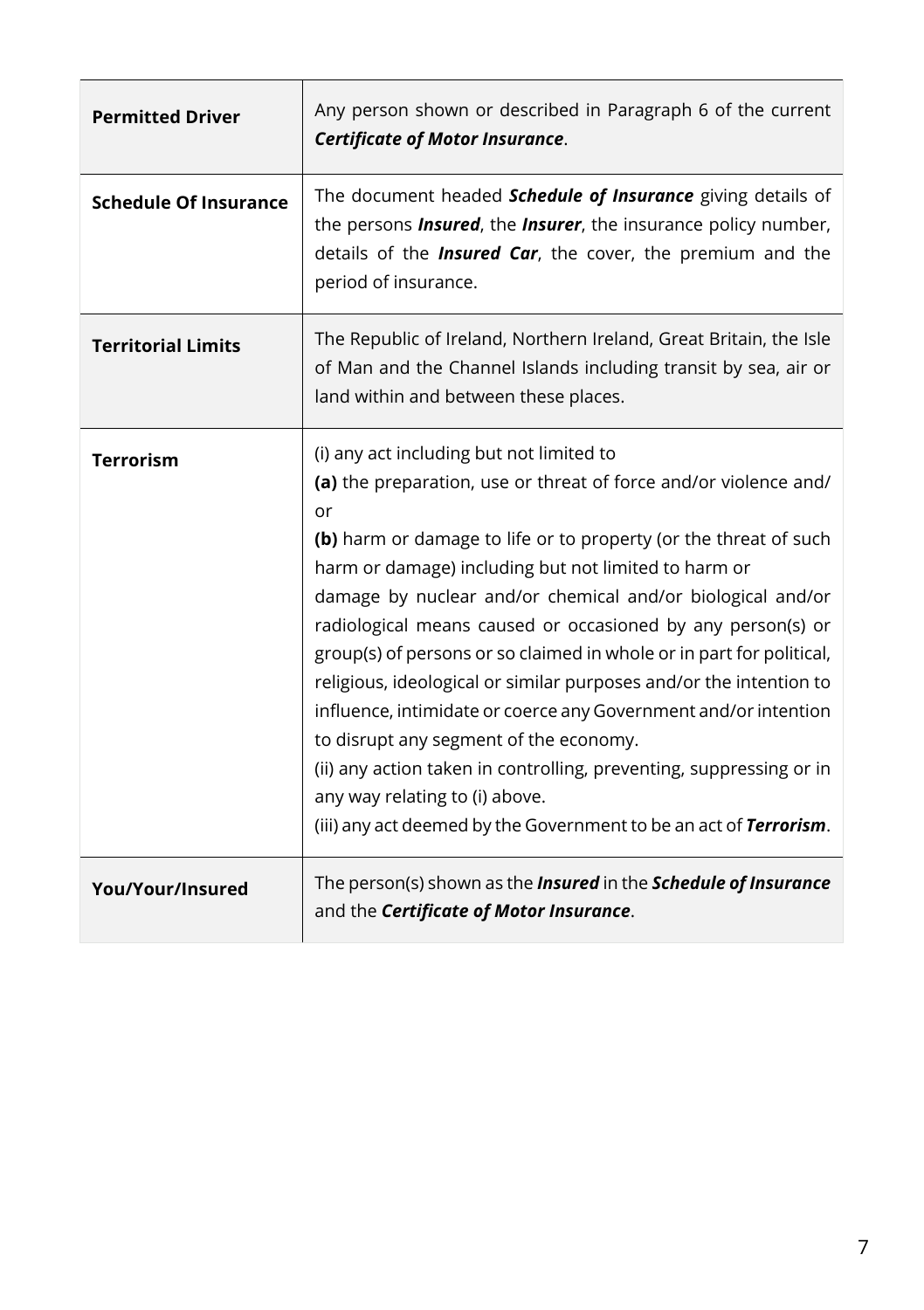# **Insurance Cover**

# **Section 1: Liability to others**

#### **What is covered**

## **SUBSECTION 1 - Your Liability to Other People**

The *Insurer* will pay amounts including claimant's costs that *You* are legally liable to pay for:

- **(a)** Death of or bodily injury to any person;
- **(b)** Damage to property.

as a result of an accident involving:

- **(i)** the *Insured Car*;
- **(ii)** an attached trailer, caravan or broken down car towed by the *Insured Car*, so long as the towing is allowed by law and the caravan, trailer or broken down car is attached properly to the *Insured Car* by towing equipment made for this purpose;
- **(iii)** a detached single-axle trailer not exceeding one half tonne unladen weight but not any detached caravans, mobile homes, trailer tents, boat trailers or any trailer which incorporates machinery or other equipment. The cover provided in respect of any detached trailer is as required to meet compulsory road traffic legislation;
- **(iv)** any other car which *Your Certificate of Motor Insurance* permits *You* to drive and is not owned by *Your* employers and *Your* business partner.

## **SUBSECTION 2 - Other People's Liability**

The *Insurer* will pay amounts including claimant's costs that any of the person(s) *Insured* as listed below is legally liable to pay for as a result of an accident involving the *Insured Car* in respect of:

- **(a)** Death of or bodily injury to any person;
- **(b)** Damage to property.

#### **Person(s)** *Insured*

- **(i)** The owner of the *Insured Car* (if *You* ask us).
- **(ii)** any *Permitted Driver*;
- **(iii)** any person using (but not driving) the *Insured Car* with *Your* permission for social domestic and pleasure purposes;
- **(iv)** at *Your* request any passenger travelling in or getting into or getting out of the *Insured Car*;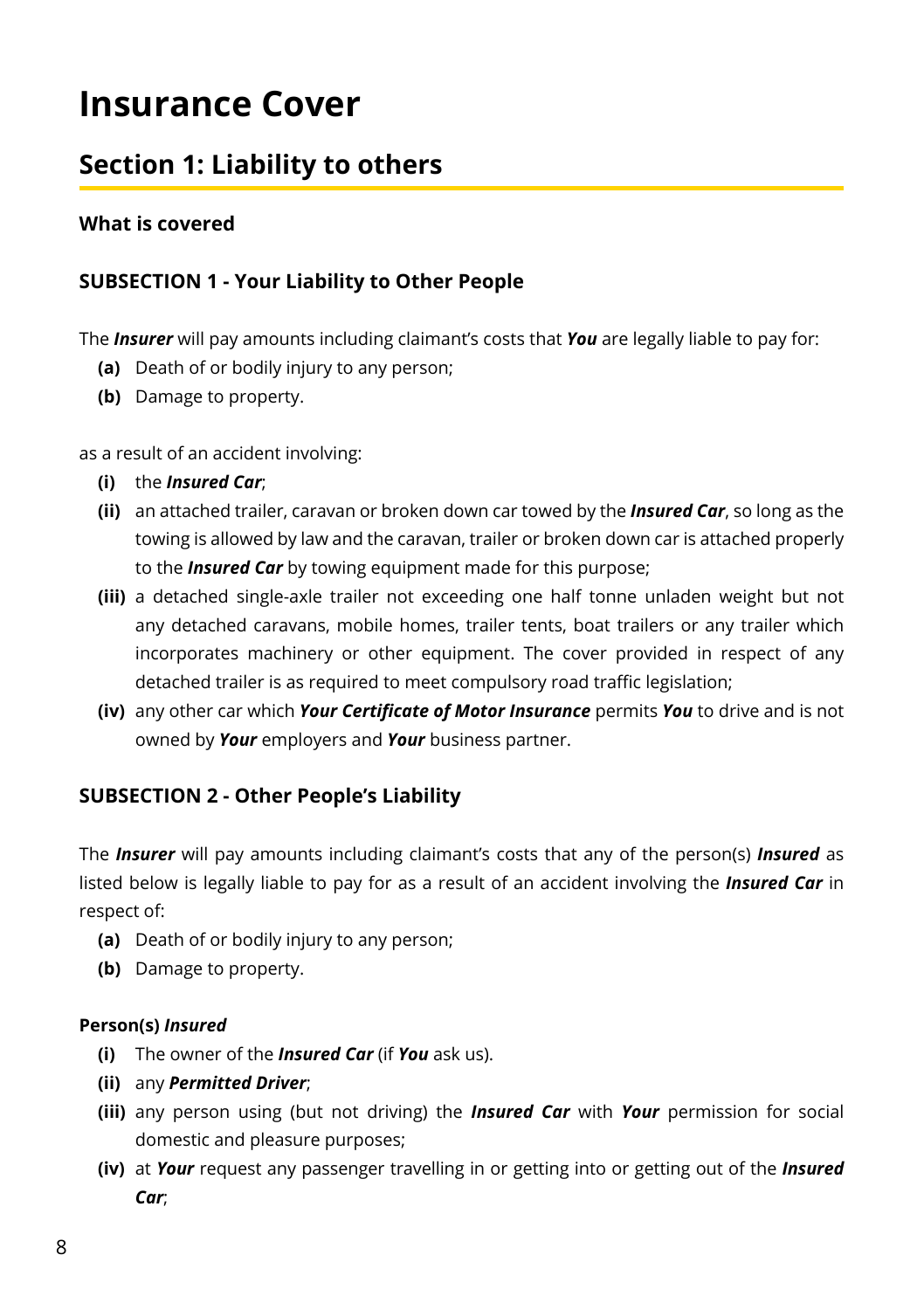- **(v)** *Your* employer or business partner while *You* are driving or using the *Insured Car* on their business subject to the use and driving being permitted by the current *Certificate of Motor Insurance*;
- **(vi)** *Your Partner's* employer or business partner while *Your Partner* is driving or using the *Insured Car* on their business subject to the use and driving being permitted by the current *Certificate of Motor Insurance*.

## **SUBSECTION 3 - Protection of an** *Insured* **Person's Estate**

Upon the death of any person *Insured* under this Section the *Insurer* will transfer to that person's estate the benefit of this insurance against any liability covered by this Section that the deceased may have incurred.

#### **SUBSECTION 4 - Legal Costs and Expenses**

When the *Insurer's* written agreement is obtained beforehand the following will be paid:

- **(a)** Legal costs and expenses incurred;
- **(b)** Solicitor's fees for representation at a Coroner's Inquest Fatal Accident Inquiry or defending any prosecution in a Court of Summary Jurisdiction;
- **(c)** The reasonable costs for legal services to defend a charge of manslaughter or dangerous driving causing death in connection with any accident which might involve legal liability covered by this insurance.

## **SUBSECTION 5 - Driving Other Cars**

If *Your* current *Certificate of Motor Insurance* permits *You*, we will also cover *You*, the *Insured*, for *Your* liability to other people while *You* are driving any other private motor car which *You* do not own or have not hired or leased as long as

- **(a)** the car is not owned by *Your* employer or hired to them under a hire-purchase or lease agreement;
- **(b)** *You* currently hold a valid, full Irish, UK or European Union (EU) Driving Licence;
- **(c)** the use of the car is covered under the current *Certificate of Motor Insurance*;
- **(d)** cover is not provided by any other insurance;
- **(e)** *You* have the owner's permission to drive the car;
- **(f)** the car is in a roadworthy condition and has a valid NCT certificate;
- **(g)** the vehicle is a private passenger vehicle and is not a van, car-van, motorcycle, jeep with no seats in the back or van adapted to carry passengers;
- **(h)** the vehicle stated on *Your* current *Certificate of Motor Insurance* is still owned by *You*  and has not been stolen or damaged beyond cost-effective repair;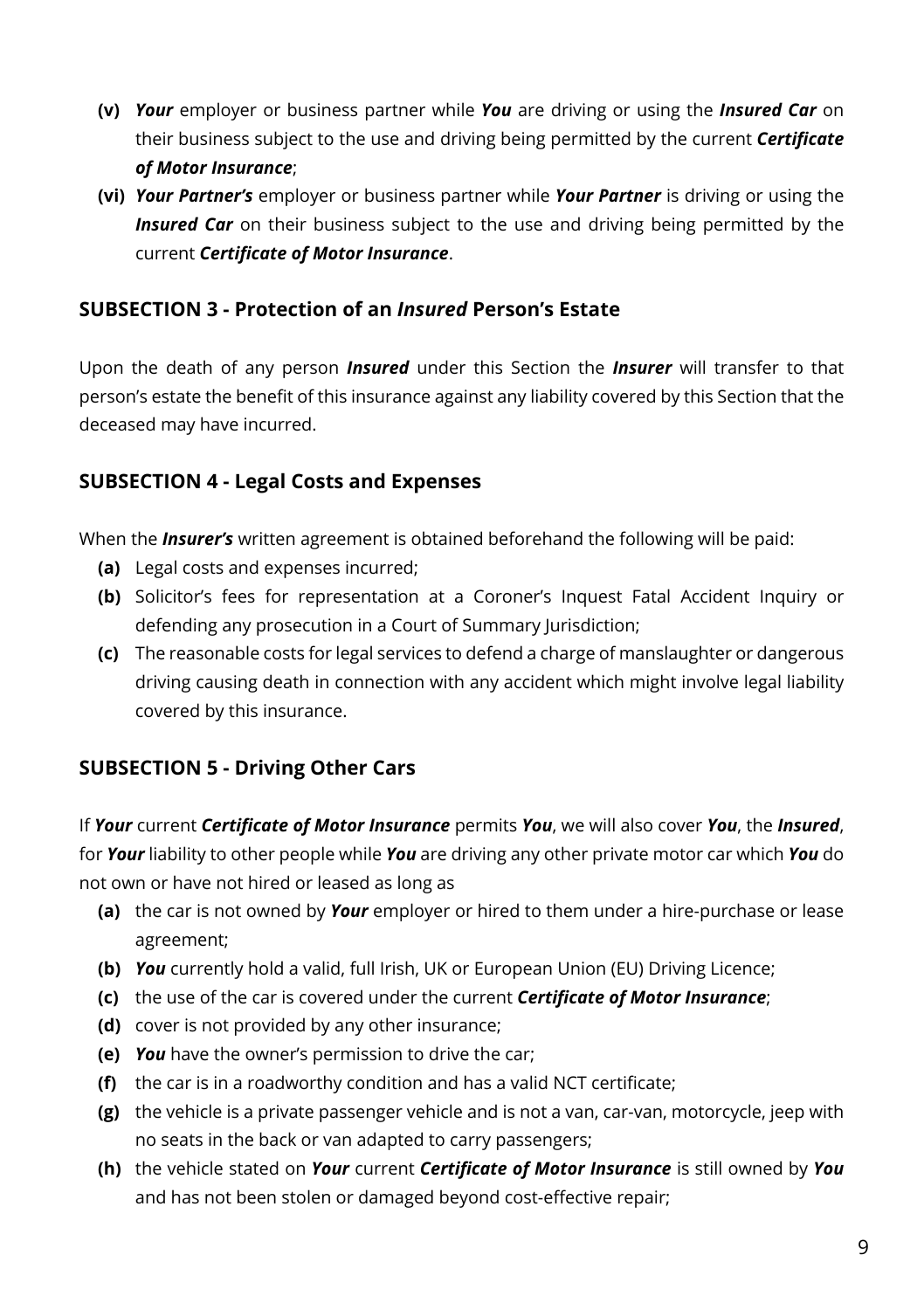**(i)** this cover applies within the *Territorial Limits* of the policy only.

## **SUBSECTION 6 - Emergency Treatment**

The *Insurer* will pay for any emergency treatment fees arising from an accident covered by this insurance as required by compulsory road traffic legislation that occurs in Great Britain, Northern Ireland, the Isle of Man or the Channel Islands. If this is the only payment made *Your No Claims Discount* will not be affected.

## **SUBSECTION 7 - Fire Brigade Charges**

The *Insurer* will pay up to €1000 in respect of charges levied by a fire authority in accordance with compulsory provisions of the Fire Services Act 1981 that *You* are legally liable to pay to:

- **(a)** control or put out a fire in the *Insured Car*; or
- **(b)** remove the driver or passengers from the car using cutting equipment resulting from an event giving rise to a valid claim under the policy.

#### **What is not covered**

- **(a)** Liability for death of, or bodily injury to, any person arising out of and in the course of that person's employment by the person claiming under this Section, except where it must be covered under the road traffic legislation;
- **(b)** Liability for loss of or damage to any vehicle, caravan or trailer for which cover is provided by this Section, or any property belonging to or in the care of the person claiming under this Section;
- **(c)** Any amount exceeding €30,000,000, exclusive of costs and expenses, for any claim or series of claims for loss of or damage to property, including any indirect loss or damage, arising from one event;
- **(d)** Any amount exceeding €7,500,000 for all costs and expenses, in respect of loss of or damage to property for any claim or series of claims arising from one event;
- **(e)** Any amount that *You* are not legally liable to pay, or any amount paid under any other Section of this policy for loss or damage arising from the same event;
- **(f)** Unless we must do so under Road Traffic legislation, we will not pay for death of or bodily injury to any person driving the *Insured Car*, or in charge of it for the purpose of driving it.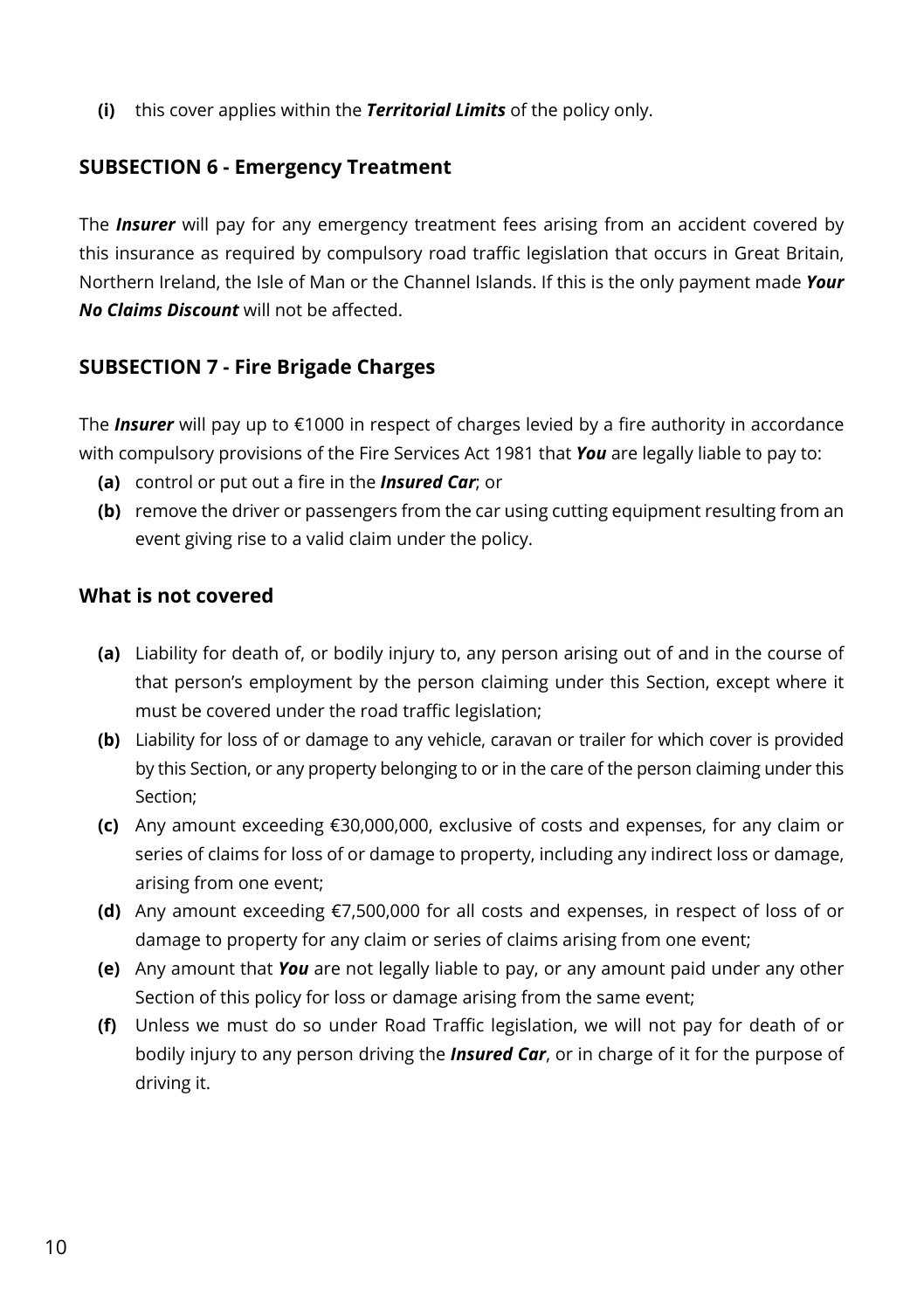#### **What is covered**

### **SUBSECTION 1- The** *Insured* **Car**

The *Insurer* will pay for loss of or damage to the *Insured Car*, its accessories (excluding audio, satellite navigation and communication equipment) and spare parts kept in or on the *Insured Car* or in *Your* private garage at the *Insurer's* discretion by:

- repairing or
- replacing or
- paying the amount of the loss or the damage.

The maximum amount of any payment, repair or replacement will be the *Market Value* of the *Insured Car*. In the event that the *Insurer* settles a claim by replacing or paying for the replacement of the *Insured Car*, the stolen or damaged car will then at the *Insurer's* discretion become the property of the *Insurer*.

The *Insurer* will also pay the reasonable cost of protection and taking the *Insured Car* to the nearest suitable *Insurer* approved repairer or place of storage after such damage and where appropriate returning it after repair to *Your* address as shown on the current *Certificate of Insurance*.

If to the *Insurer's* knowledge the *Insured Car* belongs to someone else or that it is the subject of a hire purchase or leasing agreement the *Insurer* will make any payment for its total loss or destruction to its owner to the extent of their legal entitlement (whose receipt shall be a full and final discharge) rather than to *You.*

## **SUBSECTION 2 - New for Old Cover**

If the *Insured Car* is less than 13 months old from the date of first registration as new and *You*  have been the first and only registered keeper and if it is:

- **(a)** stolen and not recovered within 28 days of the date of loss; or
- **(b)** damaged so that repair will cost more than 60% of the manufacturers latest Republic of Ireland recommended list price and VAT at the date the damage occurred the *Insurer* may pay for its replacement or at their discretion replace it with a new car of the same make model and specification if immediately available in the Republic of Ireland subject to *Your* agreement and that of any interested party. The stolen or damaged car will then become the property of the *Insurer*.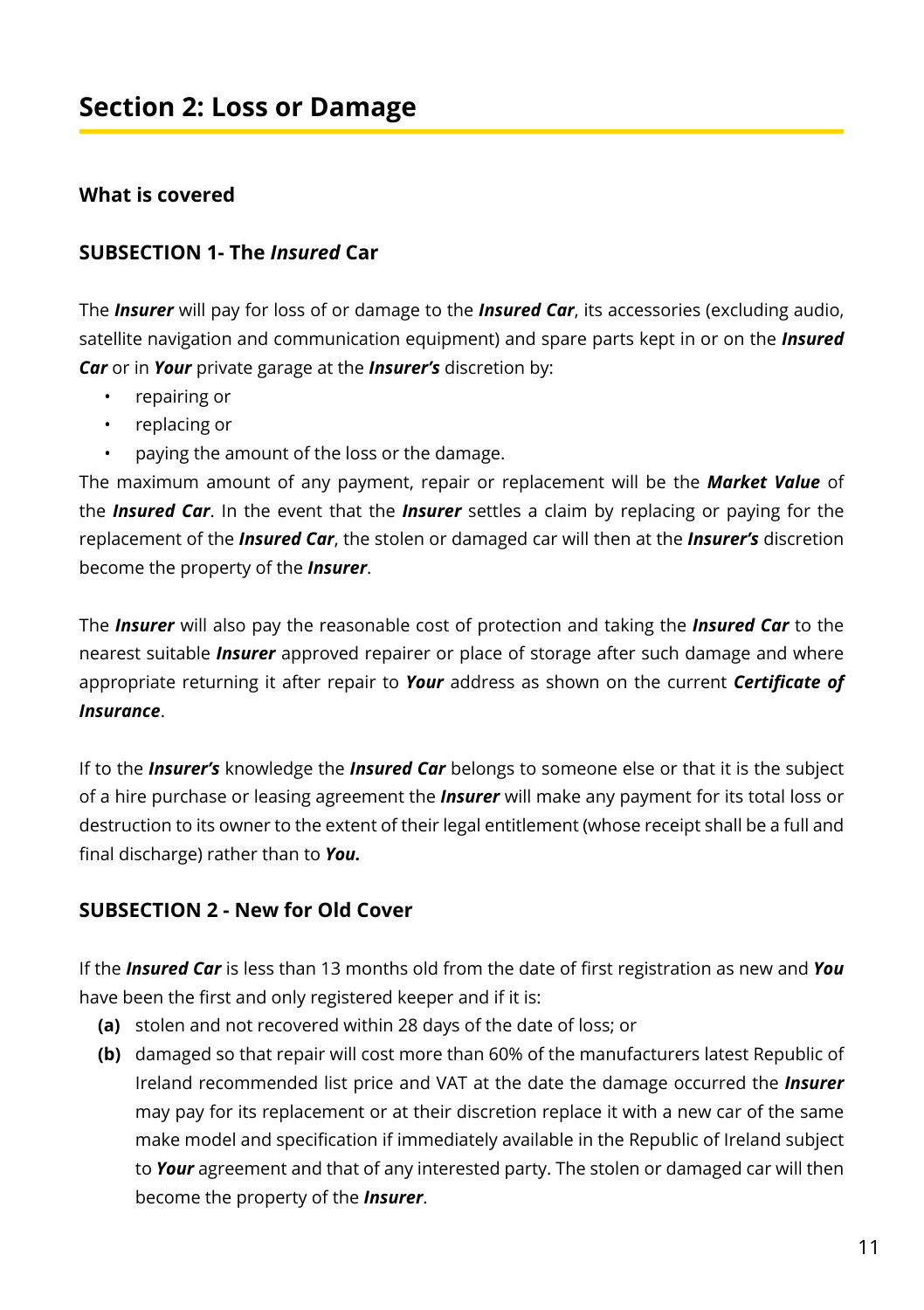## **SUBSECTION 3 - Fire Brigade Charges**

The *Insurer* will pay up to €1000 in respect of charges levied by a fire authority in accordance with the provisions of the Fire Services Act 1981 that *You* are legally liable to pay to:

- **(a)** control or put out a fire in *Your* car; or
- **(b)** remove the driver or passengers from the car using cutting equipment resulting from an event giving rise to a valid claim under the policy and provided that no payment has been made for this same event under Section 1.

Note: If the cover on *Your* policy is Third Party Fire and Theft (see *Your* current Schedule of Insurance) the cover provided under Section 2 only applies in respect of loss or damage caused directly by fire, theft or attempted theft.

#### **What is not covered**

- **(a)** *Excess* as shown on the current *Schedule of Insurance*;
- **(b)** The loss of use of the *Insured Car* or any loss resulting from loss of use of the *Insured Car*
- **(c)** Wear and tear or depreciation;
- **(d)** Mechanical, electrical, electronic or computer fault, failure, malfunction or breakdown;
- **(e)** Damage to tyres caused by bursts, cuts, punctures or braking not as a direct result of an accident;
- **(f)** The cost of parts in excess of the manufacturer's last Republic of Ireland list price;
- **(g)** Loss of or damage to the *Insured Car* by deception by a purchaser or agent;
- **(h)** That part of the cost of any repair or replacement which improves the *Insured Car* beyond its condition before the loss or damage occurred;
- **(i)** Any depreciation in the *Market Value* of the *Insured Car* following its repair the cost of which is the subject of a claim under this insurance;
- **(j)** Cassette tapes and compact discs, DVDs or similar;
- **(k)** The *Insured Car* being confiscated or destroyed by or under order of any government or public or local authority;
- **(l)** Loss or damage from taking the *Insured Car* and returning it to the legal owner;
- **(m)** Loss or damage as a result of a deliberate act by anybody *Insured* by this policy;
- **(n)** Loss or damage arising from the *Insured Car* being filled with the wrong fuel, lack of lubricant or from the use of substandard fuel, lubricant or parts;
- **(o)** Loss or accidental damage arising from theft or any attempted theft whilst the ignition keys or any device of similar function have been left in or on the *Insured Car*;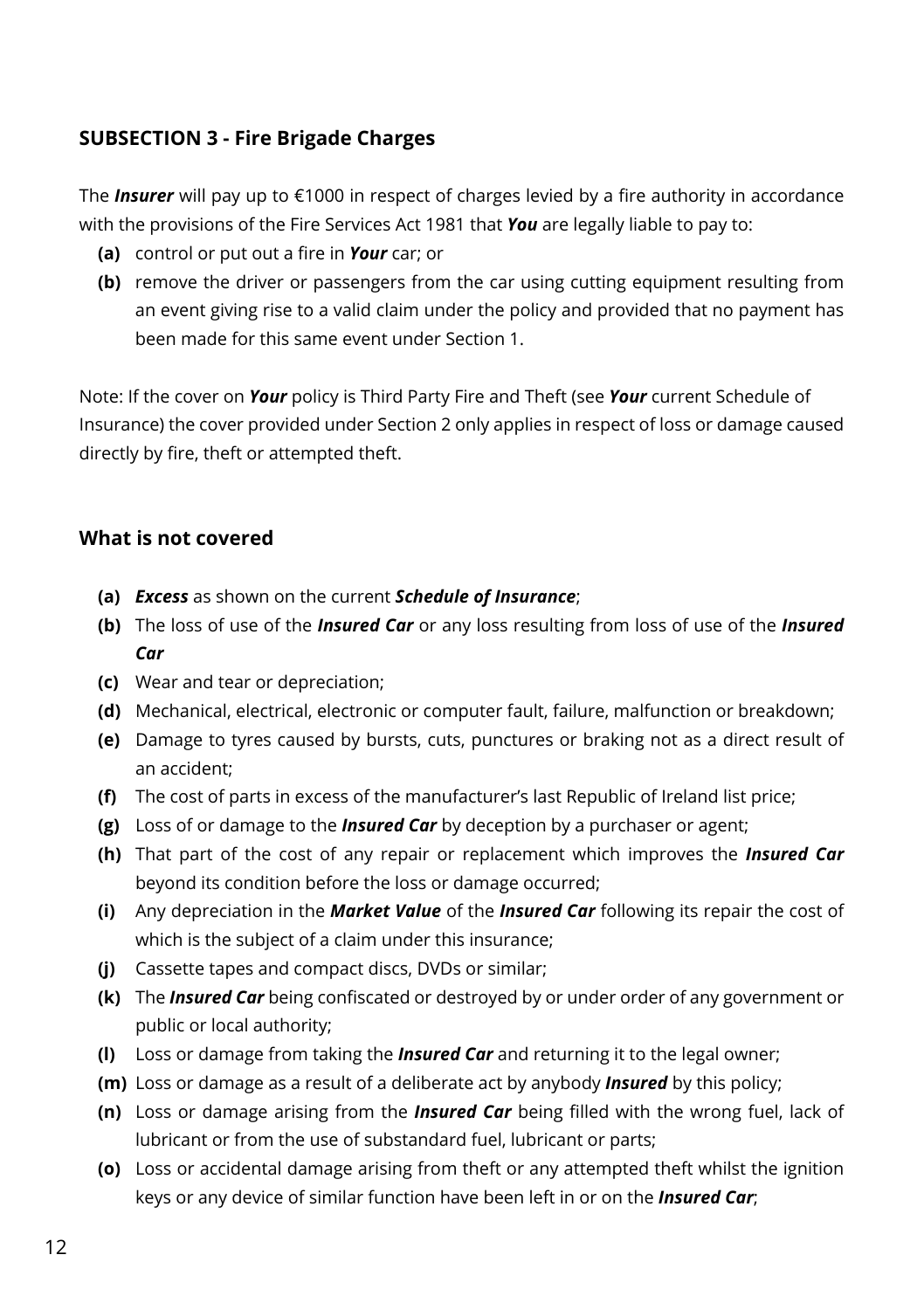**(p)** The cost of importing parts or accessories from outside the European Union or UK.

# **Section 3: Travelling abroad**

#### **What is covered**

#### *Full Policy cover outside the Territorial Limits*

The *Insurer* will provide the full cover as shown on the current *Schedule of Insurance* for up to a maximum period of 60 days to enable *You* or a *Permitted Driver* to drive and use the *Insured*  **Car** in any country which the European Commission approves as meeting the requirements of Article 8 (1) of the European Community Directive on Insurance of Civil Liabilities arising from the use of motor vehicles (number 209/103/EC) or as amended.

#### **Where this cover applies**

Andorra, Austria, Belgium, Bulgaria, Croatia, Cyprus, Czech Republic, Denmark, Estonia, Finland, France, Germany, Greece, Hungary, Iceland, Italy, Latvia, Liechtenstein, Lithuania, Luxembourg, Malta, Netherlands, Norway, Poland, Portugal, Romania, Slovak Republic, Slovenia, Spain, Sweden and Switzerland.

The cover provided by this section applies while the *Insured Car* is being transported (including loading and unloading) along a recognised sea, air or rail route between any of the countries shown provided the journey does not take longer than 65 hours under normal conditions. Cover in these countries is conditional upon *Your* main permanent residence being in the Republic of Ireland and the visit being only a temporary one.

Visits to any country not listed above must be notified in advance and if acceptable to *Your Insurer* a green card will be issued at a premium to be advised. If *You* do not notify *Your Insurer* or *Your Insurer* does not agree to extend the limits of the policy, no cover will apply.

If *You* make a valid claim for loss of or damage to the *Insured Car* the *Insurer* will pay the reasonable cost of transporting and delivering the *Insured Car* to *Your* address in the Republic of Ireland as shown in the current *Certificate of Motor Insurance* by sea and/or by a recognised land route when repair has been completed.

The *Insurer* will pay any customs duty for which *You* are liable on the *Insured Car* after it has been temporarily imported into any country visited by *You* and permitted by the *Insurer*, as the direct result of any loss or damage covered by this insurance.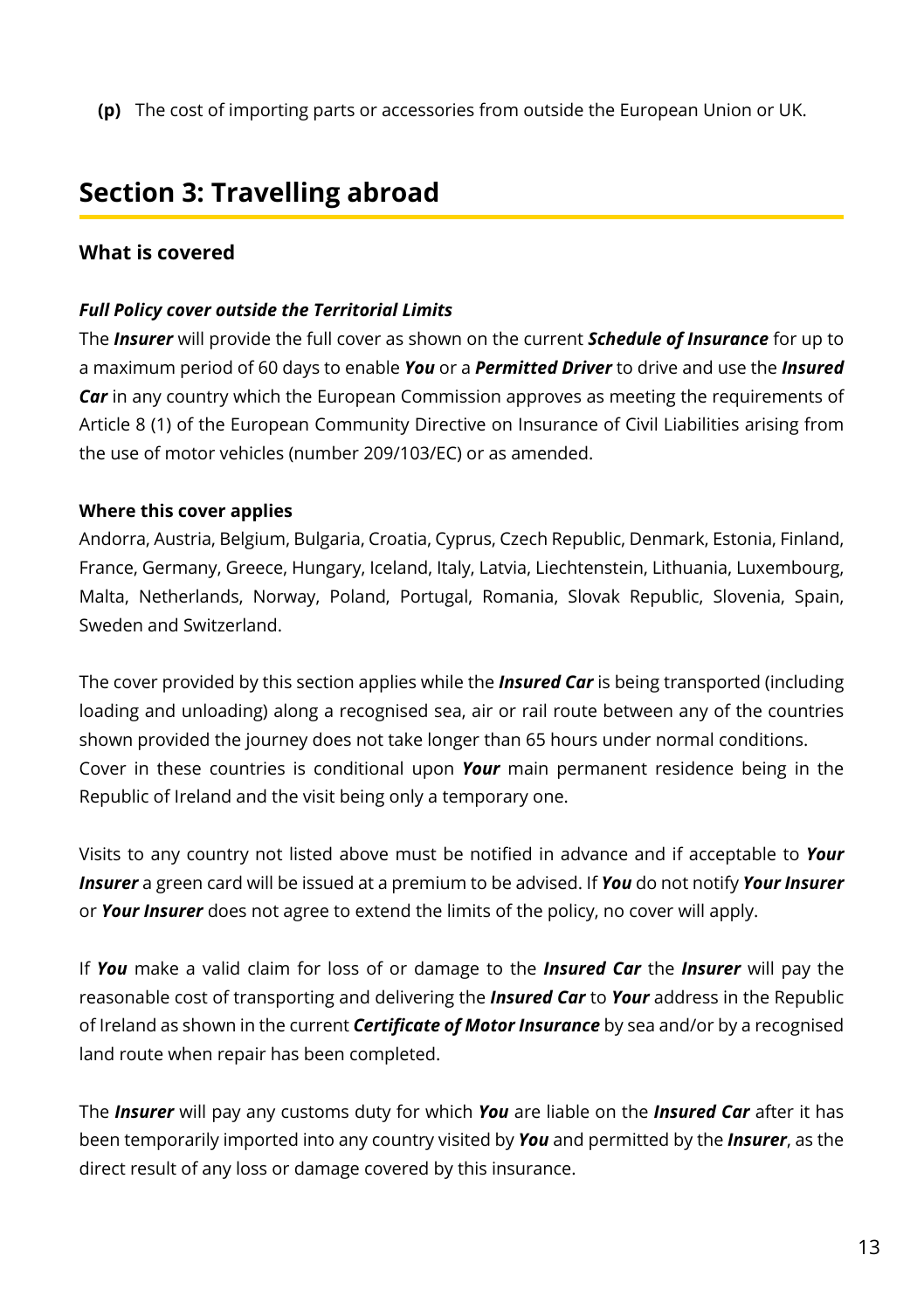Use of the *Insured Car* outside the *Territorial Limits* for periods in excess of 60 days must be notified in advance and cover may be provided at the discretion of *Your Insurer* and at a premium to be advised. If *You* fail to provide notification in advance of any trip and / or the *Insurer* does not agree to extend cover the only cover which will apply to the *Insured Car* will be the minimum legal requirements of the country in which the incident occurs.



*You* are advised to bring *Your* current *Certificate of Motor Insurance* with *You*  when *You* travel and to ensure that all drivers have valid driving licences for the countries being visited.

# **Section 4: Glass Breakage**

#### **What is covered**

The *Insurer* will pay the cost of replacing or repairing broken or damaged windscreens, windows or glass in the sunroof of the *Insured Car*, and scratches to the bodywork caused by the glass breaking.

The amount is limited to €225 where the claim is not processed through the *AAI* Approved Repairer.

#### **What is not covered**

- **(a)** Any loss or damage caused by the breakage of glass in panoramic windscreens;
- **(b)** Any damage caused by wear and tear or negligence;
- **(c)** The extra cost of replacing non standard glass;
- **(d)** Damaged or broken mirror glass;
- **(e)** The cost of importing glass or parts for the *Insured Car* from outside the EU or UK.

# **Section 5: No claims discount**

If no claim has been made during the current insurance year, the *Insurer* will include a discount in *Your* renewal premium. The amount of discount will be in accordance with the *Insurer's* scale of *No Claims Discount* applicable at the time of renewal.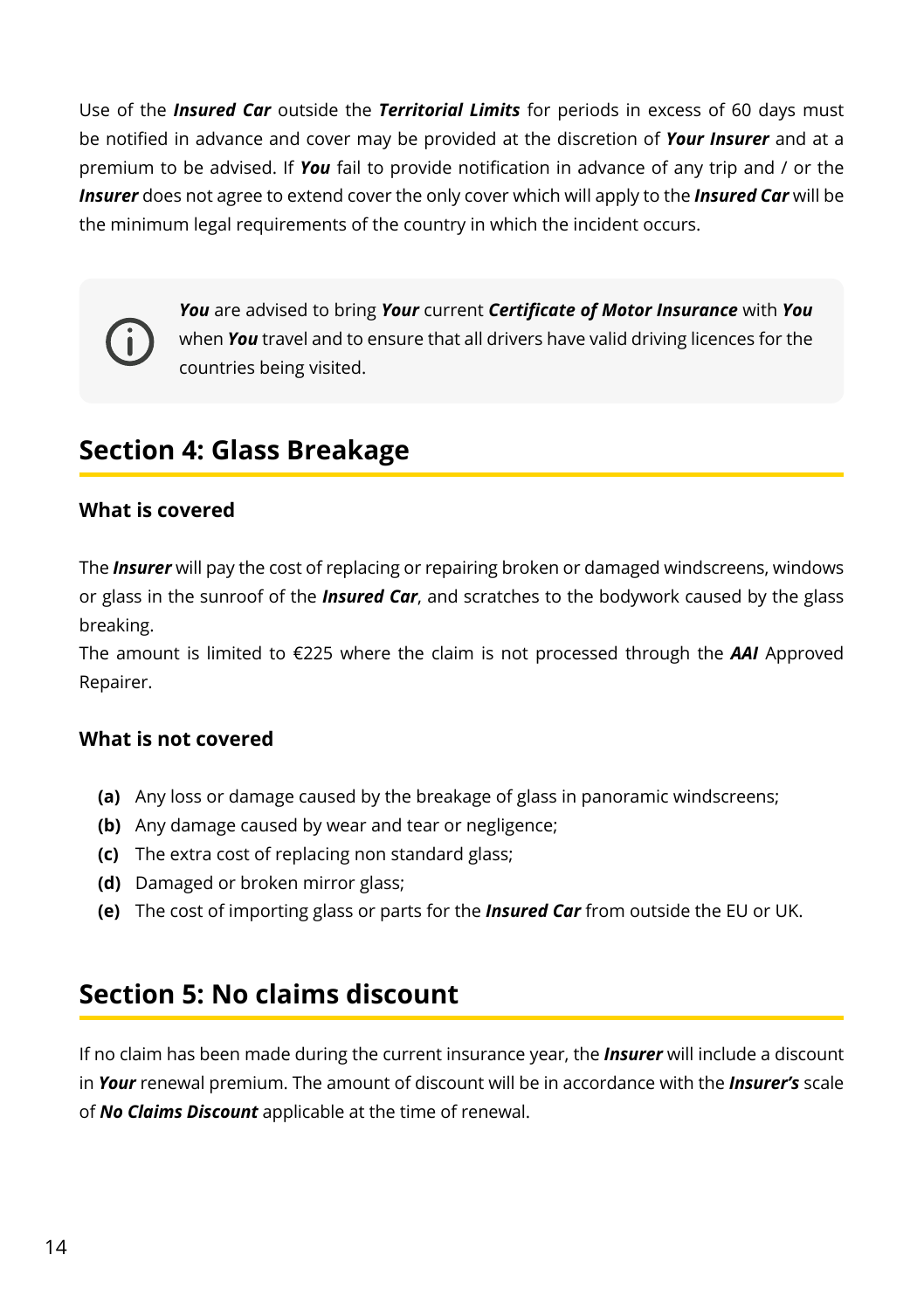### **SUBSECTION 1 –** *No Claims Discount*

If a claim has been made or arisen under this insurance in the current insurance year *Your Insurer* will reduce *Your No Claims Discount* at next renewal to nil.

#### **SUBSECTION 2 – Step Back** *No Claims Discount*

If a claim has been made or arisen under this insurance in the current insurance year *Your Insurer* will reduce *Your No Claims Discount* at next renewal by the equivalent of three years on the scale.

#### **SUBSECTION 3 – Protected** *No Claims Discount*

If not more than one claim has been made or arisen under this insurance within a three year period prior to the renewal *Your Insurer* will not reduce *Your No Claims Discount*. Subsequent claims will be stepped back in accordance with Subsection 2 above.

#### **SUBSECTION 4 - Claims that do not affect** *Your No Claim Discount*

If the only incident/loss *You* incur is directly caused by:

- **(a)** Fire, theft or attempted theft Section 2;
- **(b)** under Emergency Treatment Section 1 Subsection 6;
- **(c)** under Fire Brigade Charges Section 2;
- **(d)** under Glass Breakage Section 4;
- **(e)** under Personal Belongings Section 6 and caused directly by fire, theft or attempted theft;
- **(f)** under Medical Expenses Section 6;
- **(g)** under Child Car Seats Section 6 and caused directly by fire, theft or attempted theft;
- **(h)** under Misfuel Section 6;
- **(i)** for incidents for which the *Insurer* obtains a full recovery of all payments made it will not count as a claim for the purposes of *No Claims Discount*.

If any claims occurring during the period of insurance have not been finalised at the time of calculating the renewal premium the *Insurer* will treat any such claim as a valid claim and will reduce the *No Claims Discount* applying. If the claim is subsequently settled without payment or within the limits of any *No Claims Discount* protection the *Insurer* will recalculate the *No Claims Discount* and will refund any excess premium to *You.*

If any claim in the expiring period of insurance has been disregarded in calculation of the No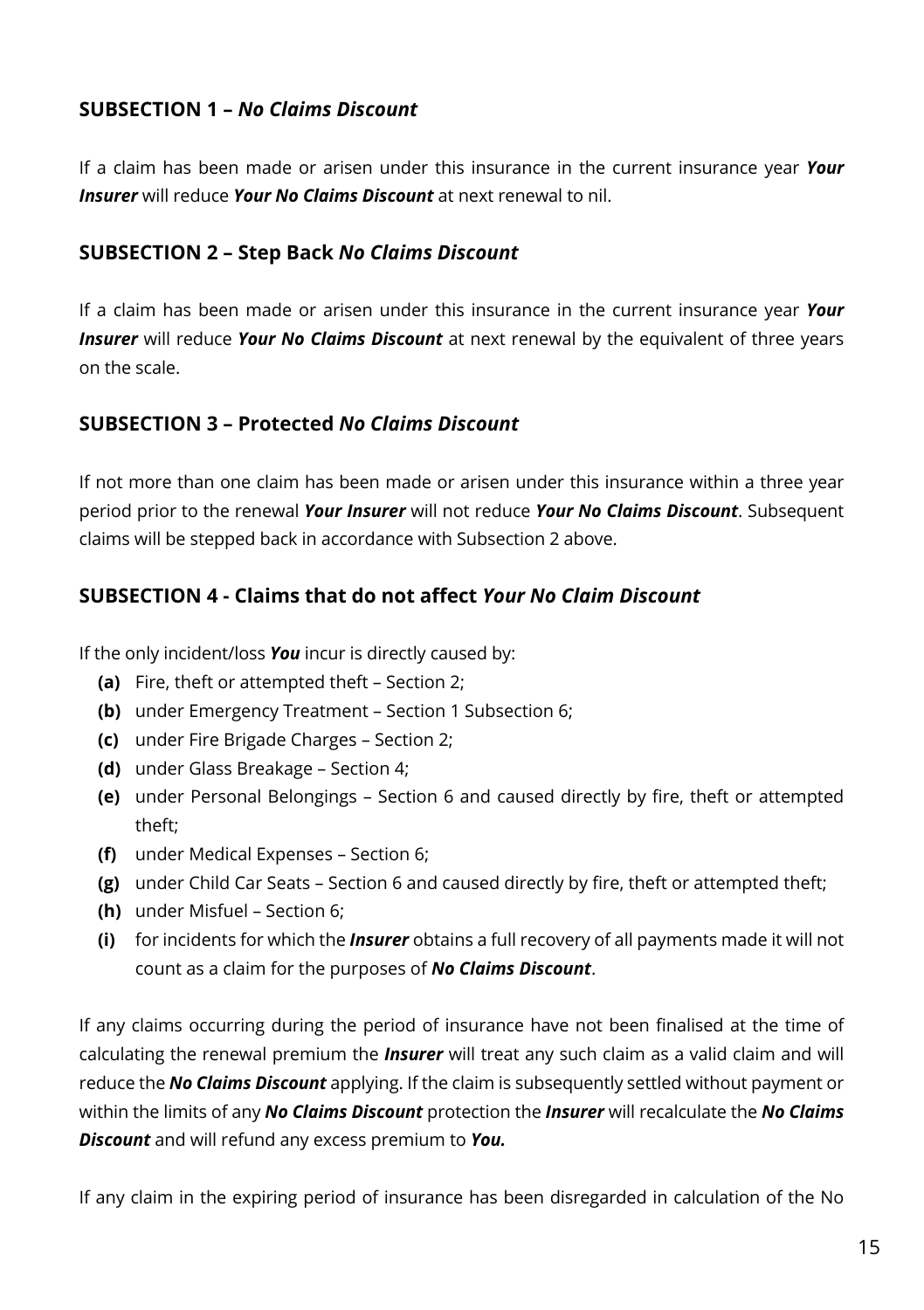Claim Discount shown in a renewal notice the *Insurer* may at its option treat such claim as having arisen during the period of insurance shown in the renewal notice.

# **Section 6: Additional benefits**

## **SUBSECTION 1 - Personal Belongings**

### **What is covered**

The *Insurer* will pay *You* or if *You* so wish the owner of such personal belongings their value up to a total of €500 for any one occurrence in a period of insurance for loss of or damage to the personal belongings including portable satellite navigation equipment and mobile phones while in or on the *Insured Car* as a result of an

- **(a)** accident to the *Insured Car*; or
- **(b)** fire; or
- **(c)** theft or attempted theft following forcible entry whilst it is in the *Insured Car*.

#### **What is not covered**

- **(a)** Money, stamps, tickets, documents or securities;
- **(b)** Goods, tools or samples carried in connection with any trade or business;
- **(c)** Property insured under any other policy;
- **(d)** Personal belongings in the *Insured Car* if it is an open top or convertible vehicle whilst unattended unless the equipment has been placed in a locked covered boot or glove compartment;
- **(e)** Loss or damage to portable satellite navigation equipment or mobile phones caused by theft or attempted theft from the *Insured Car* whilst unattended unless the equipment has been placed in a locked covered boot or glove compartment.

**Note: If cover on** *Your* **policy is Third Party Fire and Theft this subsection only applies in respect of loss or damage caused directly by fire, theft or attempted theft. (Please refer to the current** *Schedule of Insurance***).**



#### Did *You* know?

If *You* are a paid up AA Member at inception or last renewal of this policy the *Insurer* will increase the maximum amount payable under this subsection to €750.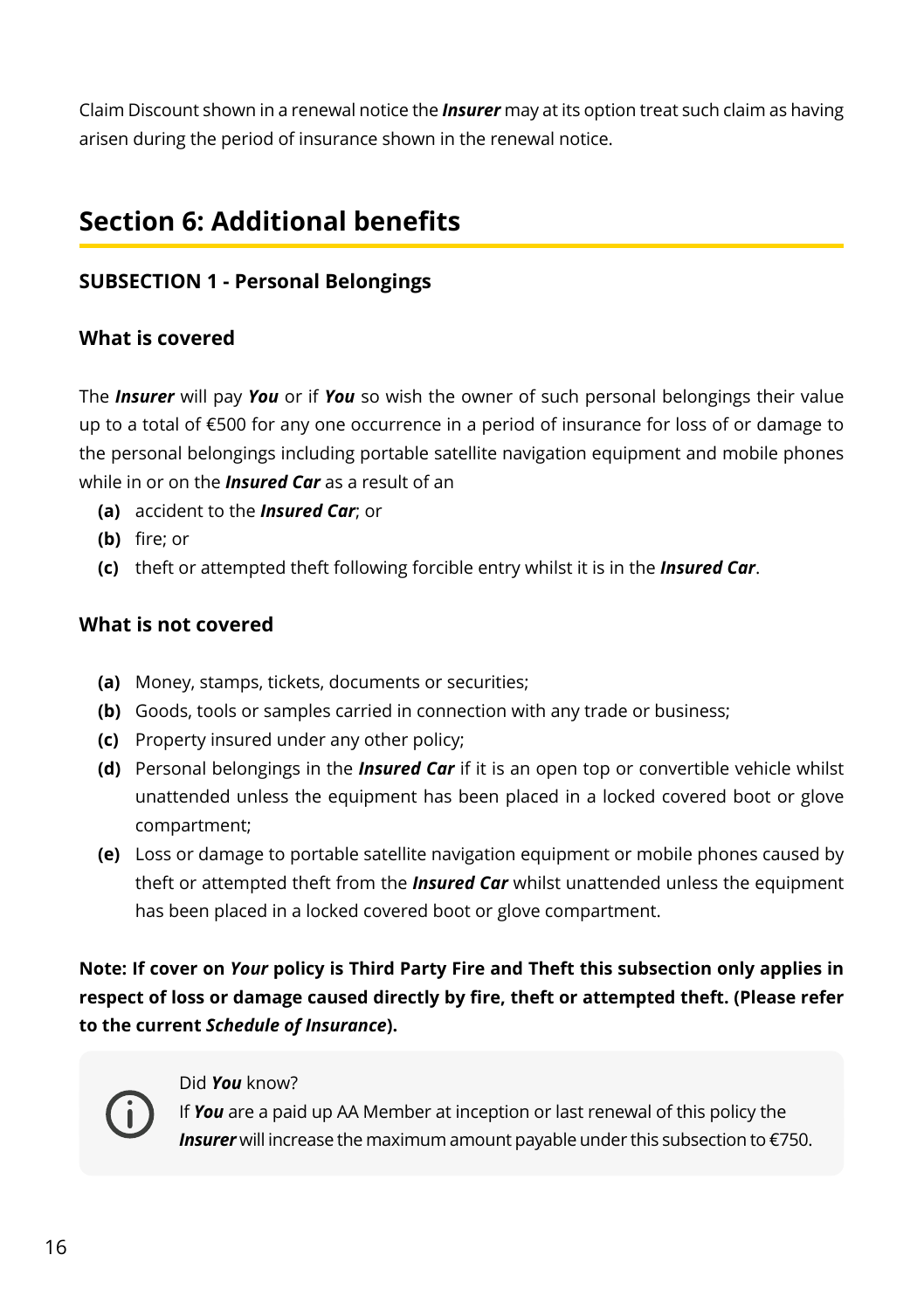## **SUBSECTION 2 - Courtesy Car**

#### **What is covered**

Following an accident which gives rise to a valid claim under this policy the *Insurer* will provide *You*  with the use of another car for up to 10 days while *Your* car is undergoing repair, subject to the repair being carried out by *Your Insurer's* approved repairer.

If *Your Insurer* instructs repairs to start, a standard courtesy car will be supplied during the period of the repairs. A standard courtesy car is a category 'A' vehicle, normally a small 3 door, 1 litre hatchback car.

#### **What is not covered**

A courtesy car is not available in respect of:

- **(a)** windscreen claims;
- **(b)** total loss claims;
- **(c)** accidents occurring outside the Republic of Ireland.

#### **SUBSECTION 3 - Medical Expenses**

#### **What is covered**

If any occupant of the *Insured Car* is injured in an accident involving the *Insured Car*, the *Insurer* will refund any medical expenses incurred up to €300 for each person injured.

If this is the only payment made *Your No Claims Discount* will not be affected.

#### **SUBSECTION 4 - Child Car Seats**

#### **What is covered**

If *You* have a child car seat or booster seat fitted to the *Insured Car*, the *Insurer* will pay for the cost of replacement of the child seat or booster seat with one of a similar standard following an accident or damage caused by fire or theft.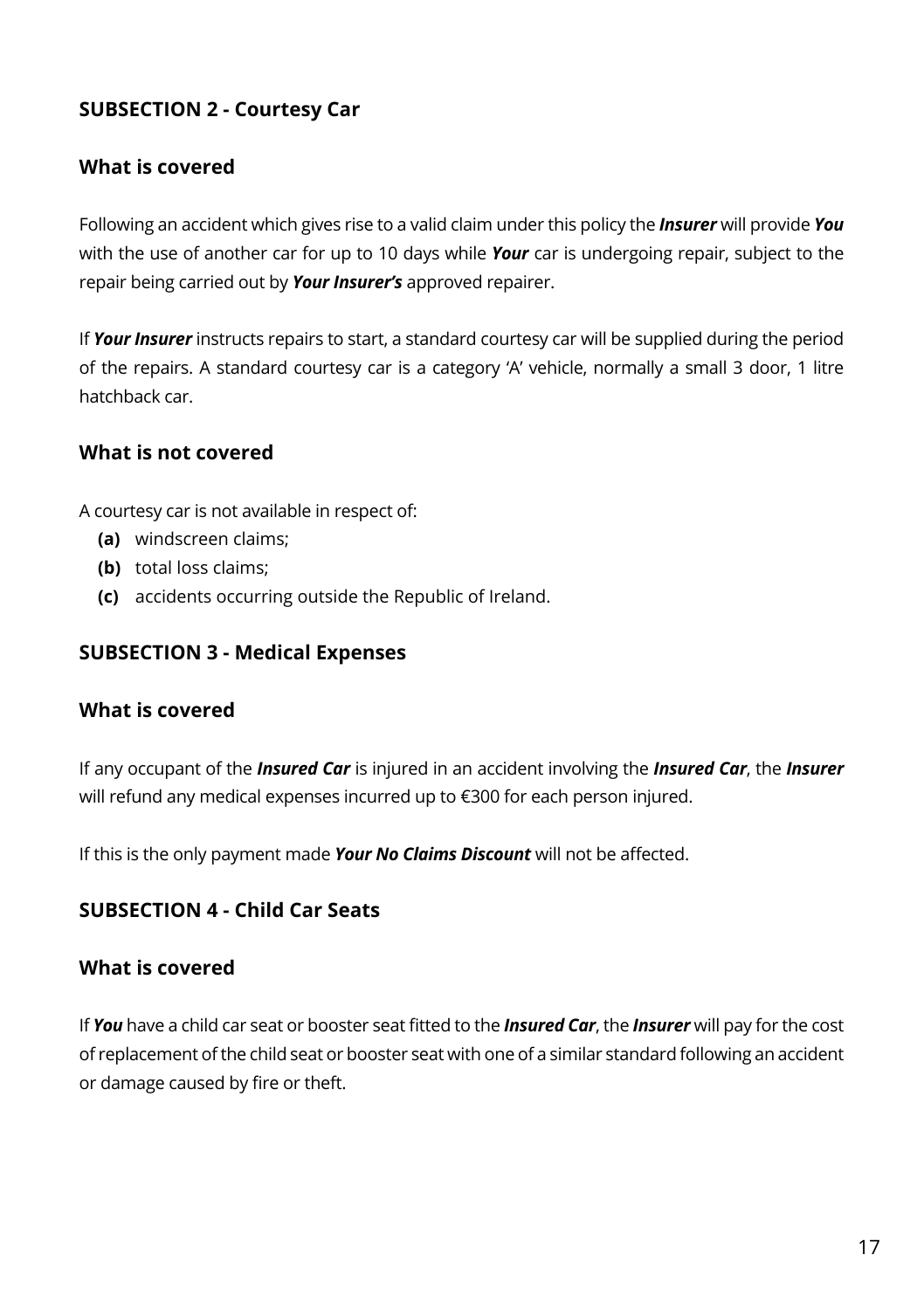## **What is not covered**

- **(a)** Any amount exceeding €500 for each child car seat or booster seat claimed under this Subsection;
- **(b)** If the loss or damage is as a result of theft no payment will be made if there are no signs of forced entry to the *Insured Car*;
- **(c)** Any loss or damage if the seat or booster seat has not been fitted in accordance with the manufacturers specification.

## **SUBSECTION 5 - Car Sharing**

#### **What is covered**

If *You* receive payment as part of a car sharing arrangement in respect of the carriage of passengers in the *Insured Car* it will not be considered Hire and Reward provided that

- **(a)** the arrangement is in respect of social or other similar purposes commuting to and from *Your* or *Your* passengers usual place of work;
- **(b)** the *Insured Car* is not constructed or adapted to carry more than eight passengers excluding the driver;
- **(c)** total payments for the journey do not involve an element of profit;
- **(d)** the passengers are not being carried as part of a business.

#### **SUBSECTION 6 - Replacement Locks and Alarms**

#### **What is covered**

The *Insurer* will pay up to €1,000 towards replacing and or recoding of locks, keys or similar devices and alarms of the *Insured Car* if the keys or similar devices are stolen from *Your* home.

#### **What is not covered**

The *Insurer* will not pay any claim where there is no sign of forcible entry and / or exit from *Your* home.



If *You* are a paid up AA Member at inception or last renewal of this policy the **Insurer** will increase the maximum amount payable under this section to €1,500.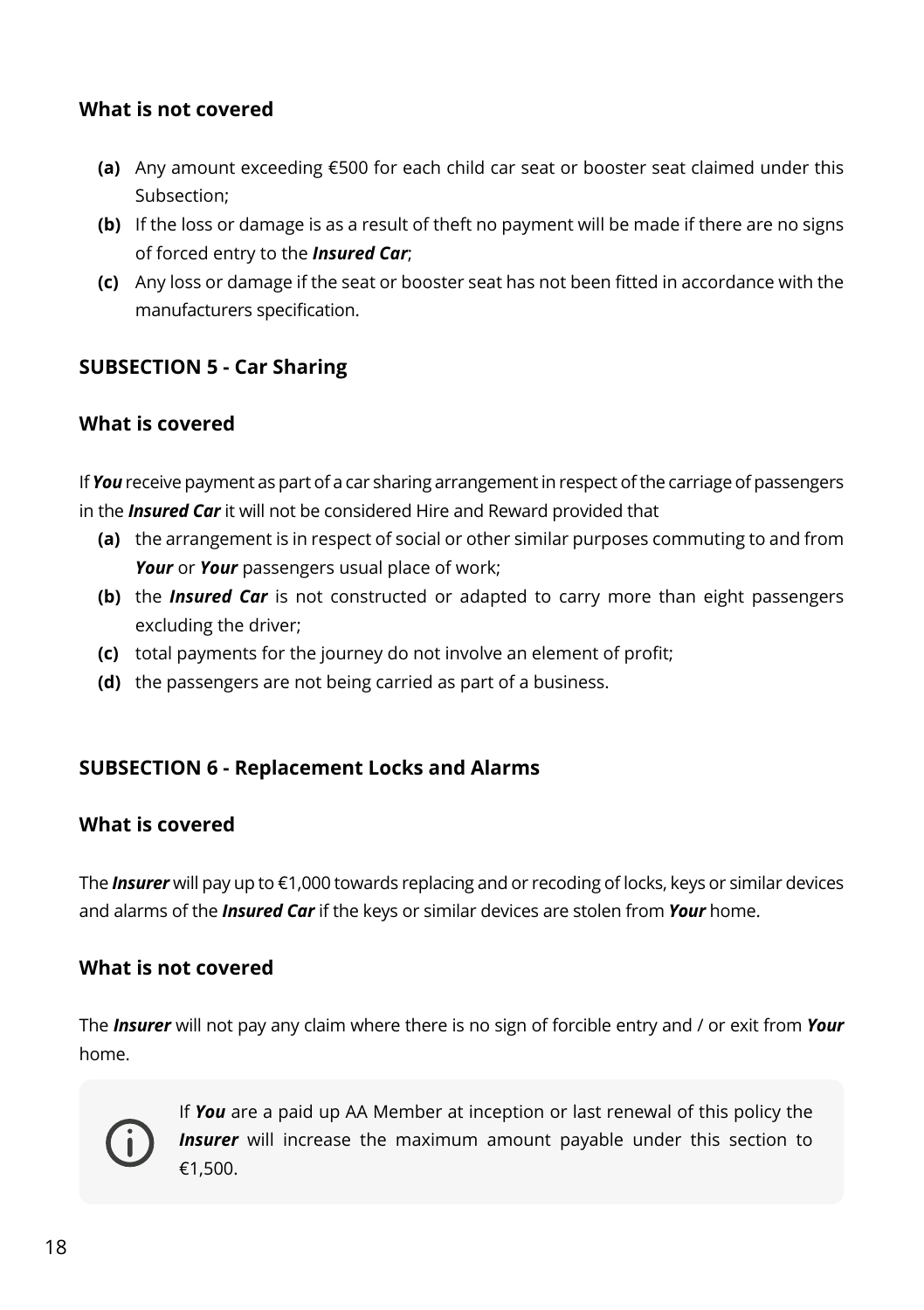## **SUBSECTION 7 - Misfuel**

#### **What is covered**

If the cover shown on the current *Schedule of Insurance* is comprehensive the *Insurer* will pay the direct cost up to €500 to decontaminate the engine if the engine of the *Insured Car* is damaged or contaminated by the use of incorrect or substandard fuels.

#### **What is not covered**

Any claim in respect of replacement parts.

#### **SUBSECTION 8 - AA Member driving other cars**

If *Your Certificate of Motor Insurance* permits *You*, in addition to the cover provided under Section 1, and subject to the terms and conditions outlined in section 1 (subsection 5), the *Insurer* will give *You* cover as described under Section 2 to cover damage to any car *You* are driving under Paragraph 5(b) of *Your* current *Certificate of Motor Insurance*.

#### **This cover will only apply if:**

- the current *Schedule of Insurance* shows that *Your* cover is comprehensive;
- the current *Certificate of Motor Insurance* contains the 'driving other cars' item number 5(b);
- the engine of the car is less than 2500 cubic centimetres engine capacity;
- the value of the vehicle is no greater than €50,000;
- the loss or damage to the vehicle occurs in the Republic of Ireland;
- there is no other insurance policy in force which covers *You* to drive that car. Where such other cover exists no payment will be made under this comprehensive driving other cars extension irrespective of the cover applying on that other policy;
- the private car being driven does not belong to *Your Partner* unless a current *Certificate of Motor Insurance* Insurance has been issued and remains in force on such car.



This cover is only available if *You* are a paid up AA Member at inception or last renewal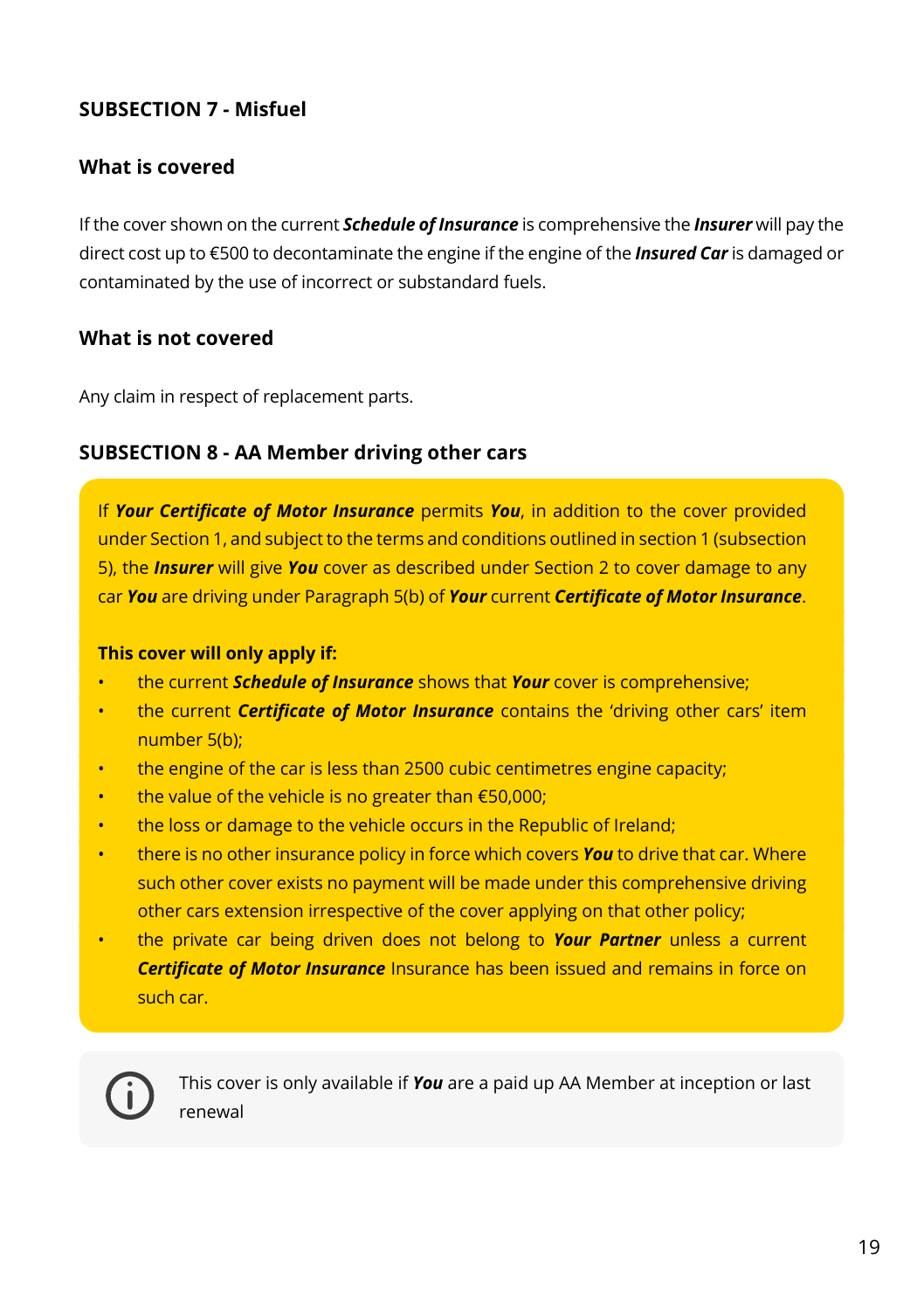# **General Exclusions**

This insurance does not cover any accident, injury, loss, damage or liability or legal liability unless we must do so under road traffic legislation and subject to the provisions set out in the Consumer Contracts Act 2019 and any subsequent amending legislation:

- **(1)** when the *Insured Car* is being driven by or is in the charge of for the purpose of being driven by a person who is not a *Permitted Driver* or is being used for any purpose not specified in *Your Certificate of Motor Insurance* but the *Insurer* will cover *You* if:
	- **(a)** the *Insured Car* is being used without *Your* consent; or
	- **(b)** the *Insured Car* is in the custody or control of a member of the motor trade for service or repair.
- **(2)** when the *Insured Car* is being driven by or is in charge of for the purpose of being driven by a person who is not complying with any conditions attaching to their driving licence;
- **(3)** attaching as a result of an agreement or contract unless that liability would have otherwise existed;
- **(4)** arising outside the *Territorial Limits* other than as provided for in Section 3 Travelling Abroad.
- **(5)** directly or indirectly caused by
	- **(a)** ionising radiation or radioactive contamination from nuclear fuel or waste; or
	- **(b)** the radioactive, toxic, explosive or other dangerous properties of nuclear equipment or its nuclear parts.
- **(6)** directly or indirectly arising from or caused by any of the following, regardless of any other contributory cause or event except as:
	- **(a)** war, invasion, act of foreign enemy, hostilities or a warlike operation or operations (whether war be declared or not), civil war, rebellion, revolution, insurrection, civil commotion assuming the proportion of or amounting to an uprising, military or usurped power;
	- **(b)** any action taken in controlling, preventing, suppressing or in any way relating to **(a)** above;
	- **(c)** earthquake;
	- **(d)** riot or civil commotion.
- **(7)** when any *Insured Car* is being driven or used in or on that part of an aerodrome airport airfield or military base provided for
	- **(a)** the take-off or landing of aircraft and for the movement of aircraft on the surface;
	- **(b)** aircraft parking aprons including the associated service roads refuelling areas and ground equipment parking areas.
- **(8)** when the *Insured Car* is being driven or used
	- **(a)** for hiring, racing, competition, rallies, trials, (other than road safety rallies or treasure hunts);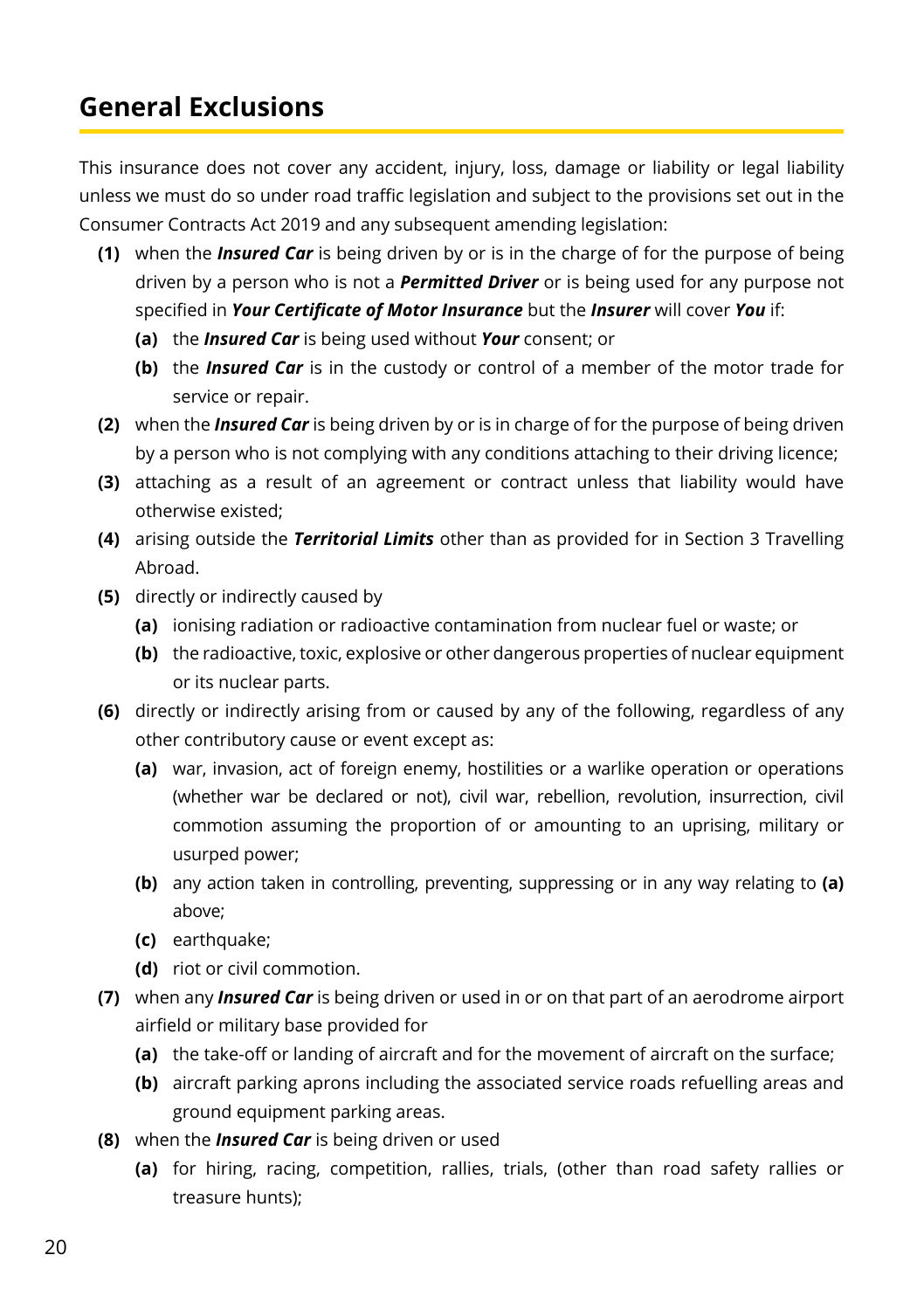- **(b)** on derestricted toll roads (such as Nurburgring Nordschleife);
- **(c)** for the carriage of passengers for hire or reward.
- **(9)** used for any purpose in connection with the motor trade.
- **(10)** arising from theft by deception or fraud of the *Insured Car*.
- **(11)** if stolen by a member of *Your* family or any person normally residing at *Your* address or with access to *Your* home.
- **(12)** in respect of any proceedings brought or judgment obtained in any court outside the Republic of Ireland unless such proceedings are brought or judgment obtained in the court of a foreign country arising out of the use of the *Insured Car* in that foreign country where the *Insurer* has agreed to extend this insurance to cover such foreign use.
- **(13)** loss or damage that is covered by any other insurance.
- **(14)** arising from acts of *Terrorism* except where the *Insurer* is required to provide cover under road traffic legislation.

# **General Conditions**

## **CONDITION 1 - General**

The insurance described in this policy will only apply if

- **(a)** the person claiming has observed all the terms conditions and Endorsements of this policy;
- **(b)** *You* have taken all reasonable steps to protect the *Insured Car* from any loss or damage. *You* must have also kept the *Insured Car* in a roadworthy condition and allow the *Insurer* free access to examine it at any reasonable time.

## **CONDITION 2 - Duty of Disclosure**

*You* are under a duty to answer all the questions that have been asked honestly and with reasonable care. These questions are material in determining if we can accept this risk, what terms are applied and what premium is charged.

If *You* do not answer these questions honestly and with reasonable care, this could result in one or all of the following:

- The policy being cancelled or becoming void
- A claim being rejected
- A reduction in the amount paid on an otherwise valid claim
- Terms and Conditions being amended

Should the *Insurer* take any of these actions against *You*, *You* will be obliged to disclose this fact,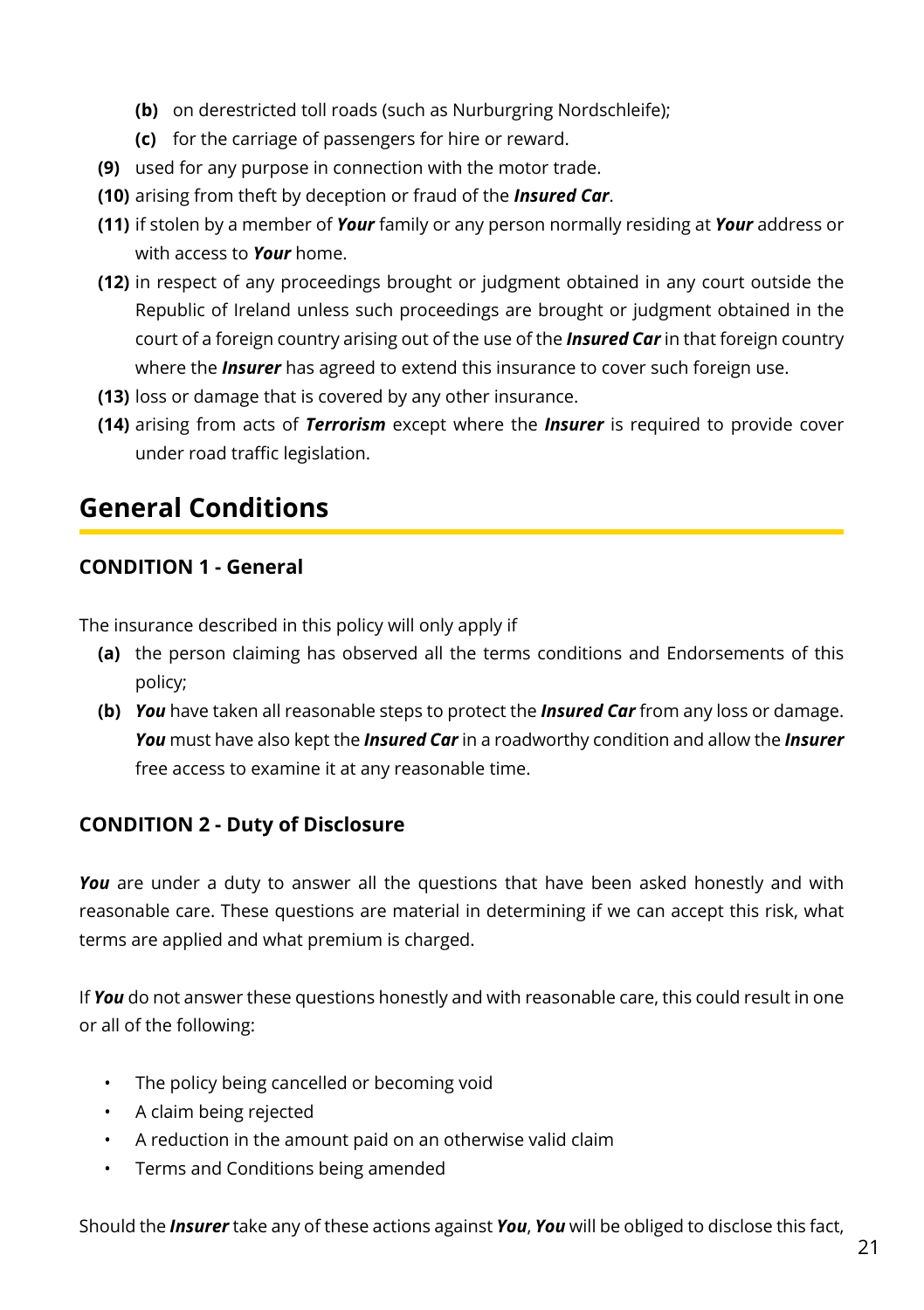if asked, on any future request when seeking a quotation and/or cover. This may affect *Your* ability to get insurance cover in the future.

## **CONDITION 3 - Mid-Term Alteration**

If the cover under *Your* policy is altered during any period of Insurance, *Your Insurer* will recalculate *Your* premium. This may result in an additional premium due to *Your Insurer*, or a return premium due to *You. Your Insurer* will only charge or refund a premium provided the amount is greater than or equal to *Your Insurer's* minimum additional or refund premium as detailed in *Your* Reasons Why Statement or *Your* current *Schedule of Insurance*.

A premium transaction charge may be applied to all such alterations, as detailed in *Your* current *Schedule of Insurance*. Where applicable, the premium transaction charge will be added to any additional premium due to *Your Insurer*, or deducted from any return premium due to *You.*

# **CONDITION 4 - Cancellation**

Please note that if *You* cancel *Your* car insurance policy or it is cancelled by *AAI* or *Your Insurer* for any reason then all policy benefits shall automatically be cancelled on the same date. Any cancellation by *You*, the *Insurer* or *AAI* will not affect any rights and responsibilities arising before cancellation takes place. If *You* cancel *Your* policy we will only refund a premium provided the amount is greater than or equal to the minimum refund premium as detailed in *Your* current *Schedule of Insurance* or Reasons Why Statement.

A premium transaction charge or fixed expense may be deducted from any refund due following cancellation of this policy, as detailed in *Your* Reasons Why Statement or *Your* current *Schedule of Insurance*. If the policy is cancelled for any reason by *You*, *AAI* or *Your Insurer* no refund of premium will be made if the current *Certificate of Motor Insurance* has not been returned to and received by *AAI* or *Your Insurer*.

## **By** *You*

If *You* need to cancel *Your* Policy contact *AAI* on 01 6179950 or write to AA Ireland, 61a South William Street, Dublin 2. In all cases the *Certificate of Motor Insurance* and insurance disc must be returned to *AAI*. The policy will be cancelled effective from the date of receipt of the *Certificate of Motor Insurance* and disc or the date specified by *You* whichever is later.

When *AAI* receives *Your* insurance disc and *Certificate of Motor Insurance*, *Your Insurer* will calculate a refund on the following basis.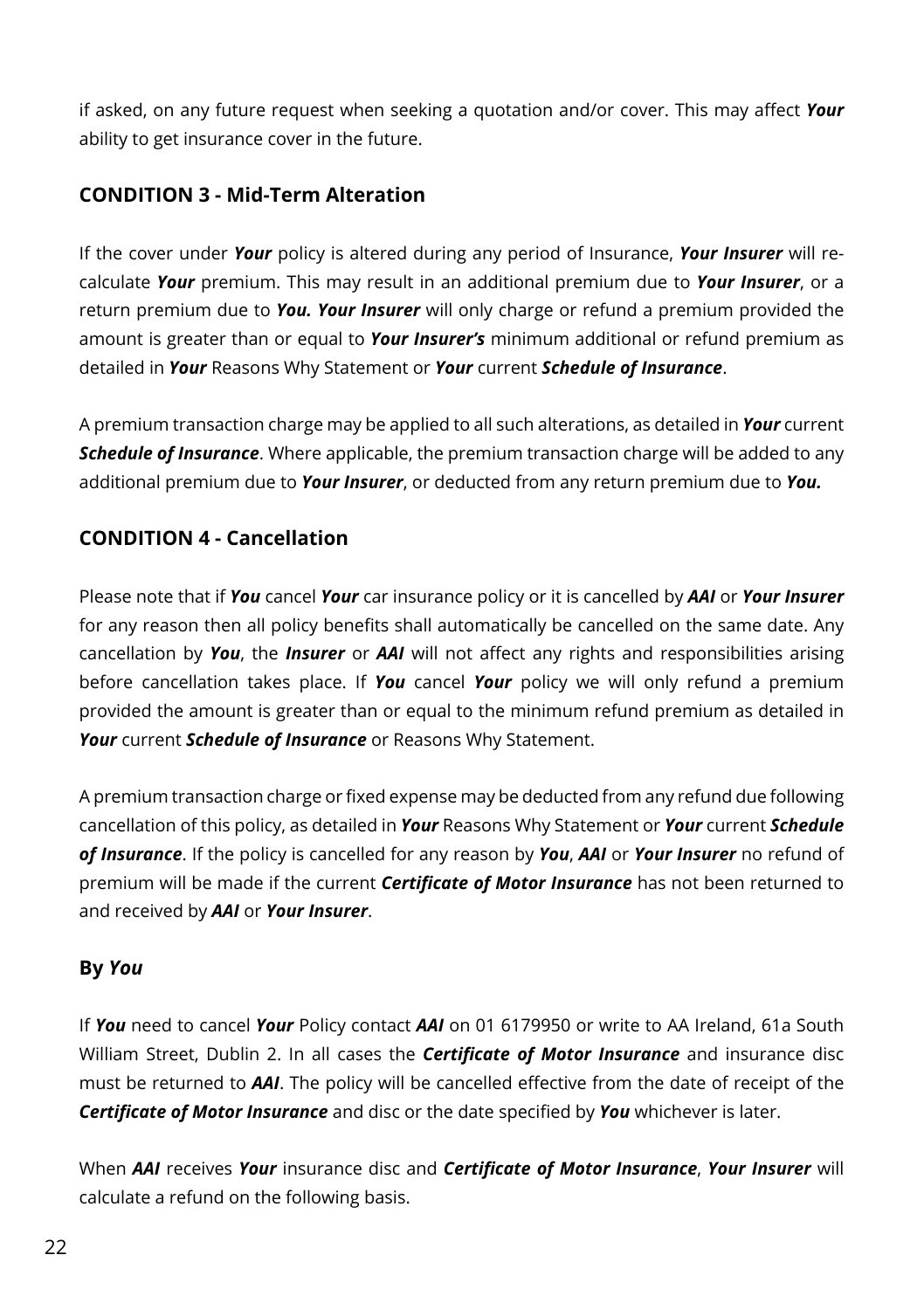- **(a)** If *You* have had continuous cover for more than 12 months, *Your Insurer* will calculate the amount of premium for the period *You* have been *Insured* and will refund any balance after any transaction charge or fixed expense has been deducted;
- **(b)** If *You* cancel during *Your Cooling off Period*, *Your Insurer* will refund *You* the full premium providing no claims have been made on *Your* policy;
- **(c)** If *You* cancel outside of *Your* cooling off period and if *You* have made a claim or there has been an incident that is likely to result in a claim being made, *Your Insurer* may withhold any refund due to *You*.

If *You* have chosen to pay *Your* annual premium by AA instalments *You* must continue to pay *Your* monthly Direct Debit. Any return of premium due will be based on a pro rata calculation.

*Your Insurer* reserves the right to request full payment of any outstanding premium prior to any claim being paid.

## **By AA or** *Your Insurer* **- AA Instalment Defaults**

If *You* are paying by instalments *You* irrevocably authorise *AAI* or *Your Insurer* at their discretion to cancel this insurance following and in accordance with any default notice sent to *You*. The policy will only be cancelled after sending 10 days written notice to *Your* last known address.

*You* also irrevocably authorise *AAI* to receive any refund of premium from the *Insurer* and pass this refund on to *You*.

Please note where a claim has arisen under this insurance and the policy is cancelled under this paragraph, the *Insurer* may not provide any refund as a result of cancellation, if this occurs *You* must pay the total loan amount owed to *AAI*.

## **By AA or** *Your Insurer* **-** *Insurer* **Instalment Defaults**

If *You* are paying by instalments *You* irrevocably authorise *AAI* or *Your Insurer* at their discretion to cancel this insurance following and in accordance with any default notice sent to *You*. The policy will only be canceled after sending 10 days written notice to the address shown on *Your Certificate of Motor Insurance*. *Your Insurer* will calculate the cost of providing the cover and service up to the cancellation date and any return premium due will be paid to *You*. Please note *You* must pay the sum *You* owe *Your Insurer* in full for the cover and service provided up to the cancellation date as shown in the default notice. Please note, where a claim has arisen under this insurance and the policy is canceled under this paragraph, *Your Insurer* may withhold any refund due as a result of the cancellation, if this occurs *You* must pay the sum *You* owe *Your*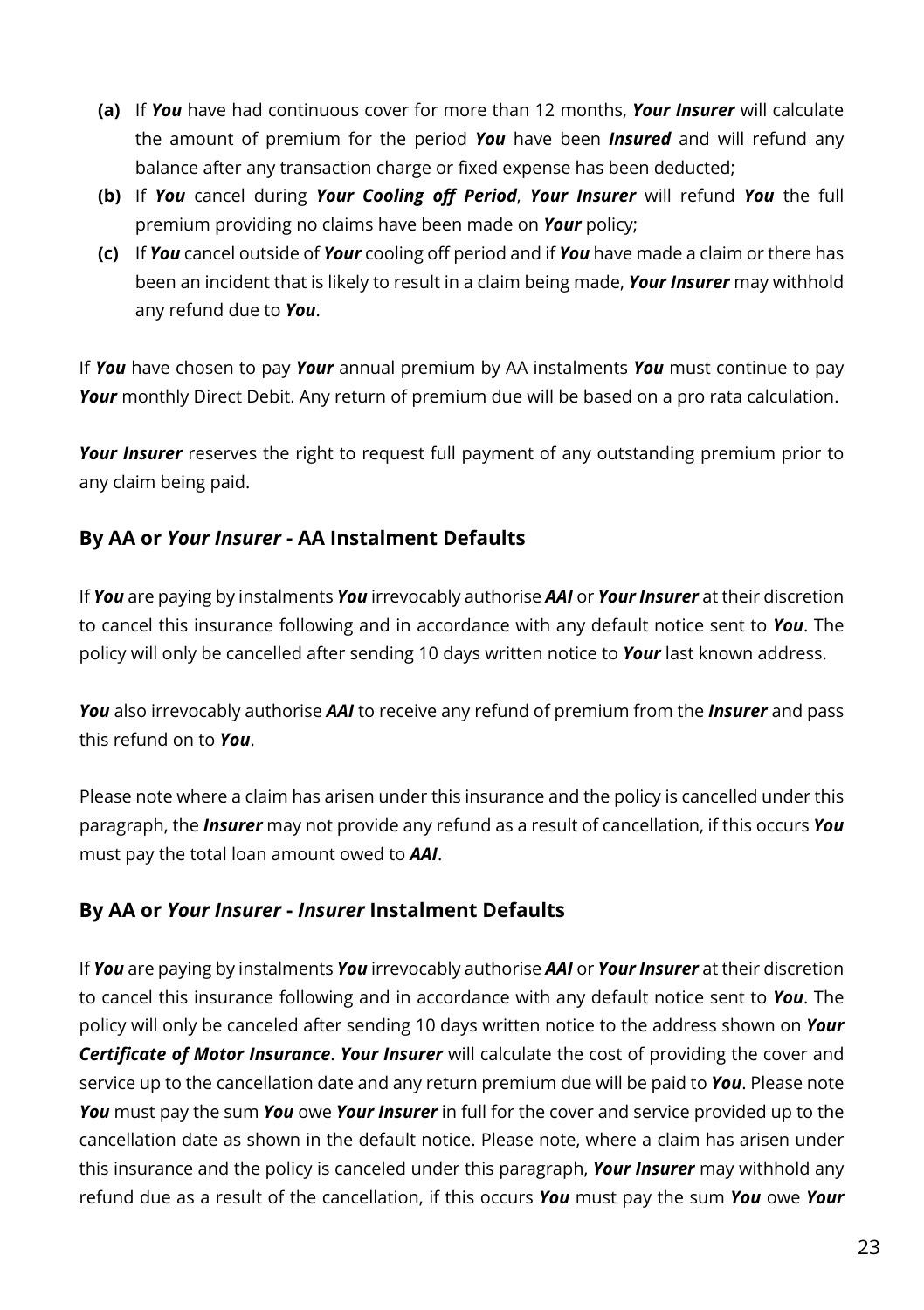*Insurer* contained in the default notice in full.

#### **Other**

The *Insurer* may cancel this insurance by sending 10 days written notice to the address shown on the current *Certificate of Motor Insurance* and provided that:

- **(a)** cancellation is not due to a false declaration or fraud; and
- **(b)** all instalment payments are fully up to date;

then the portion of the premium for the unexpired period of insurance at the date of cancellation will be paid to *You*. If *You* pay *Your* premium by instalments *You* authorise *AAI* to receive any refund of premium from the *Insurer* and apply it to pay or reduce any sums owed to *AAI*. Any residual balance of return premium remaining after these deductions will be paid to *You.*

#### **CONDITION 5 - Making a Claim**

- **(a)** When an accident injury loss or damage occurs *You* or *Your* legal representative or any person claiming the benefit of this insurance must:
	- **(i)** notify *AAI* by calling AA Claims Assist as soon as reasonably possible giving full details as may be required by *AAI*;
	- **(ii)** if requested by *AAI* or the *Insurer*, fill in a claim form and send it to the address on the claim form as soon as reasonably possible, enclosing all information and documents requested;
	- **(iii)** if requested by the *Insurer* confirm proof of *No Claims Discount* entitlement if previously unproven by producing written evidence from *Your* previous insurance company;
	- **(iv)** send to the *Insurer*, unanswered, any letter claim writ or summons immediately after it is received;
	- **(v)** tell the *Insurer* immediately after receipt of notification of a prosecution coroner's inquest or fatal accident enquiry or any other proceedings whether criminal or civil in connection with any accident for which there may be liability under this insurance;
	- **(vi)** not make any admission, offer, repudiation or promise of payment without the *Insurer's* written consent;
	- **(vii)** where the *Insurer* has declared the *Insured Car* to be a total loss or beyond economical repair, if requested by the *Insurer*, provide the keys of the *Insured Car* and documents including the registration document, NCT certificate (if applicable), receipt and servicing documents and any other documents necessary to deal with *Your* claim. Where these cannot be produced the value of *Your* claim may be reduced.
- **(b)** The *Insurer* will be entitled to take over and conduct at the *Insurer's* expense in *Your*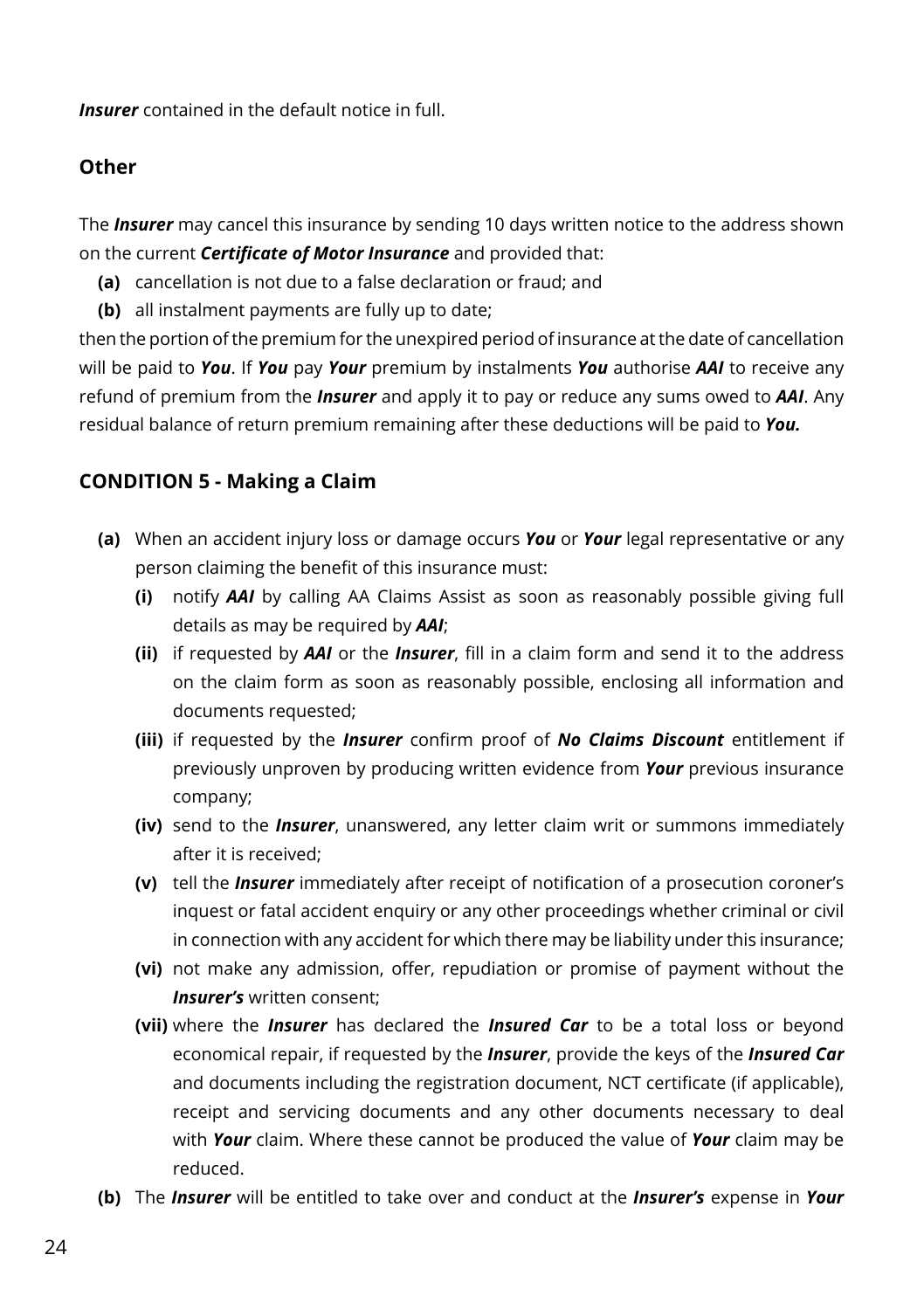name or in the name of any other person *Insured* by this policy:

- **(i)** the negotiation defence or settlement of any claim;
- **(ii)** legal proceedings to recover for the *Insurer's* own benefit any payments made under this insurance. *You* or any other person covered by this insurance must give the *Insurer* all documentation, help and information they may need;
- **(c)** If at the time a valid claim is made under this insurance there is another insurance policy in force covering the same claim the *Insurer* will pay only their proportionate share of the claim.
- **(d)** If the law of any country in which this insurance operates obliges the *Insurer* to pay a claim which would not otherwise be within the scope of this insurance the *Insurer* is entitled to recover the amount from *You* or the person who incurred the liability.
- **(e)** If *You* or any person claiming indemnity under this policy make(s) a claim which is at all false, fraudulent or exaggerated, or support a claim with any false or fraudulent statement or documents, *You* will lose all premiums *You* have paid for this policy and *Your* policy will be cancelled. In addition, the *Insurer* may recover any sums already paid by way of benefit under such claim and *You* will lose all rights to pursue the claim. If *You* fraudulently provided false information, statements or documents the *Insurer* may record this on the anti-fraud databases and the Insurer may also notify other organisations.

The *Insurer* may take over and carry out in *Your* name (or the name of any *Permitted Driver*) legal proceedings to defend or settle any claim, or prosecute in *Your* name (or the name of any *Permitted Driver*) a claim for the *Insurer's* benefit, where permitted by law to do so. The *Insurer* will decide how any such proceedings are carried out or how any such claim is settled. Please note that we may not accept any claims where *Your* policy excludes any liability which is implied by agreement, or where *You* have entered such an agreement which limits *Your* rights to recover damages and/or costs from any person in relation to any incident covered by this insurance.

## **CONDITION 6 - Arbitration**

Arbitration - Any dispute between *You* and *Your Insurer* (about *Your Insurer* liability over a claim or the amount to be paid, where the amount of the claim is €5,000 or more) must be referred (within 12 months of the dispute arising) to an arbitrator appointed jointly by *You* and *Your Insurer*. If *You* and *Your Insurer* cannot agree on an arbitrator, the President of the Law Society of Ireland will decide on the arbitrator and the decision of that arbitrator will be final. *Your Insurer* may not refer the dispute to arbitration without *Your* consent where the amount of the claim is less than €5,000. If *You* do not refer such a dispute to arbitration within 12 months, *Your Insurer* will treat the claim as abandoned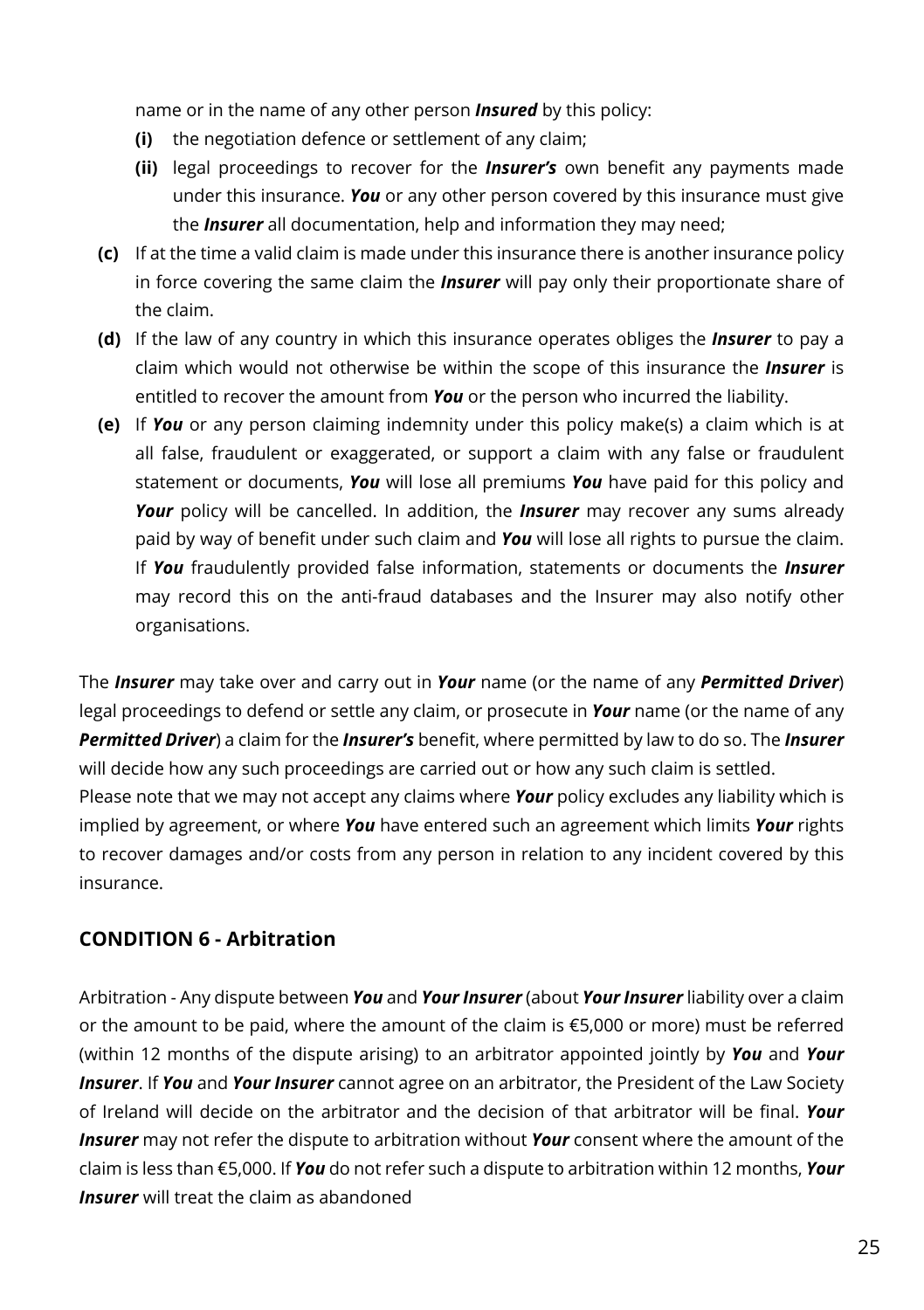## **CONDITION 7 - Applicable Language**

The terms and conditions and all other information concerning this insurance are supplied in the English language and the *Insurer* undertakes to communicate in this language for the duration of the policy.

#### **CONDITION 8 - Drink or Drugs**

*Your Insurer* will not be liable under this policy except so far as is required by compulsory road traffic legislation, if as a result of the incident giving rise to the claim the person driving or in charge of the vehicle is convicted of or has a fixed penalty imposed for any offence. Where such a payment has been made prior to the conviction or imposition of a penalty for such offence, *Your Insurer* reserves the right to recover that payment and any expenses incurred in the handling of any claim payment from *You.*

# **Keeping** *Your* **policy up to date**

*You* are obliged to notify us immediately if any of the following occur:

- If You or any driver receive penalty points,
- If You or any driver receive or have any prosecutions pending for any offence of any nature or have been suspended from driving,
- If the use of Your vehicle has changed e.g. You intend using it for business use,
- If the vehicle has been modified beyond the manufacturer's standard specification,
- If You are changing vehicle or adding/deleting named drivers,
- If You or a named driver change occupation,
- If there are any changes to the current and valid driving licence, which each driver is required to hold, to drive in the Republic of Ireland,
- If the permanent residency of the Main Driver/policyholder changes,
- If there is any change in the address at which the car is normally parked at overnight,
- If You or any driver have been declared unfit to drive by the National Driving Licence Service or are advised not to driver by a doctor,
- If there is any change affecting ownership or the Main Driver of the car, for example You must let us know immediately, if at any time, during the period of insurance
	- **(a)** the Main Driver of the car on cover under this policy changes
	- **(b)** if You become the main driver of another vehicle or
	- **(c)** if You are given full time access to a company vehicle.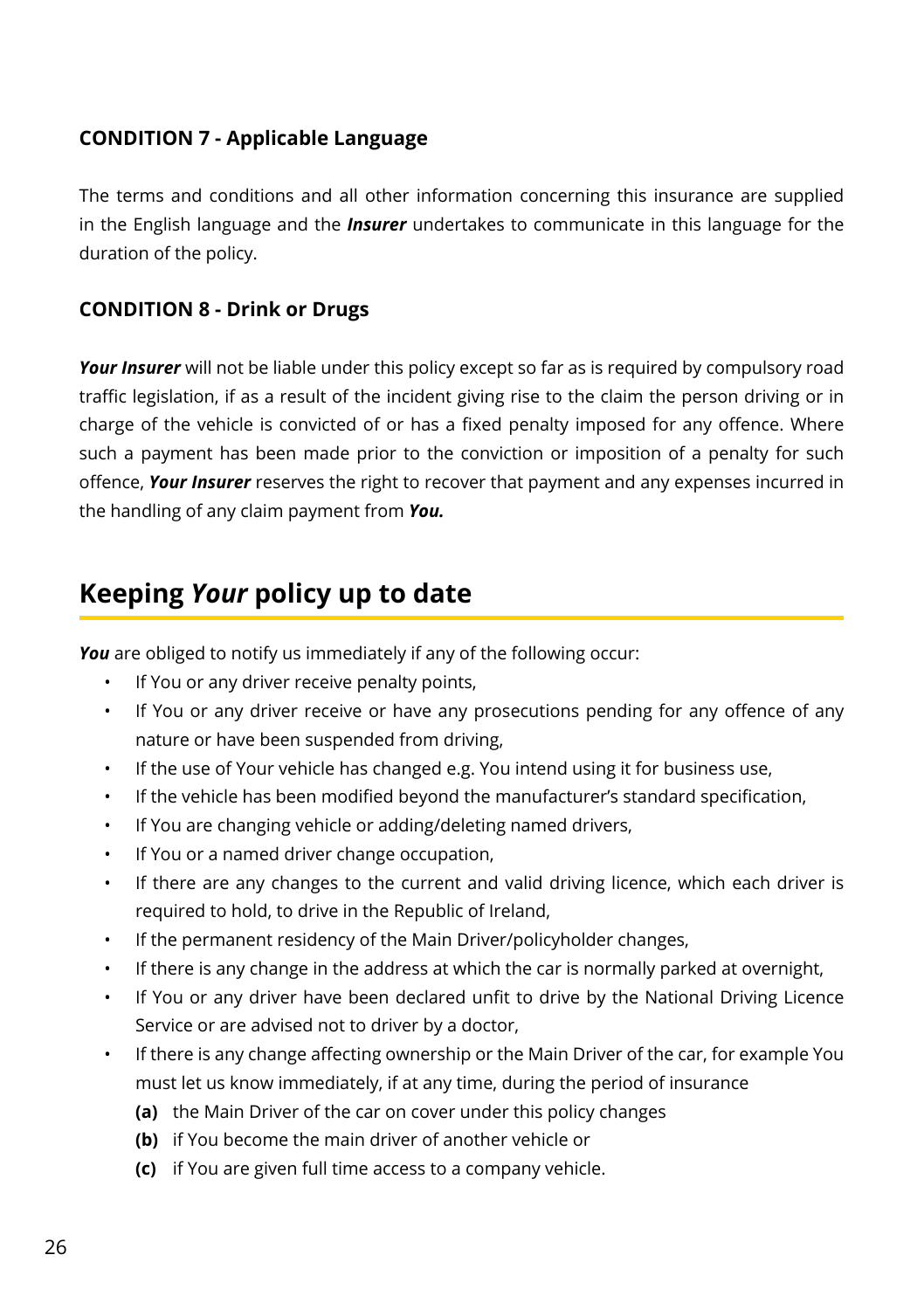If You don't give us full and correct information, or tell us about the above changes, your Insurer may use the remedies available to them, including any remedies under the Consumer Insurance Contracts Act 2019 (and any subsequent amending legislation) including the remedy to cancel the contract, reject a claim or to limit the amount they pay in the event of a claim.

# **Customer services feedback & helpline**

Customer services feedback and helpline - **01 617 9950** 9.00am - 6.00pm Monday to Friday

For advice, questions and feedback - please talk to us. We'd like to know what *You* think about the service we give *You*. Please let us know if *You* have any suggestions or feedback for us.

# **If** *You* **need to complain**

We hope *You'll* be completely happy with *Your* AA Car Insurance. But if something does go wrong, we'd like to know about it. We'll do our best to straighten it out for *You* and to make sure it doesn't happen again.

**(a)** If *Your* complaint is about AA Insurance

There are several ways *You* can contact us.

01 617 9950

**X** The Quality and Compliance Manager, AA Ireland, 61a South William Street, Dublin 2.

We'll acknowledge *Your* complaint within 5 working days. If we can't respond fully then, we'll tell *You* who is dealing with it and when *You'll* hear from them. We'll do our best to respond fully within 4 weeks. And if this isn't possible, we'll tell *You* why and when *You* can expect a full response.

**(b)** If *Your* complaint is about *Your Insurer*

*You* need to contact them directly. It's best to write to the Customer Services Manager/ Complaints Manager, and the address will be on *Your* current *Certificate of Motor Insurance*. We're always on hand to pass *Your* complaint on to *Your Insurer*, and also provide *You* with any support if *You* need our help.

If *You* remain dissatisfied with the final response to *Your* complaint, *You* may contact the following organisations:

#### **Insurance Ireland's Insurance Information Service**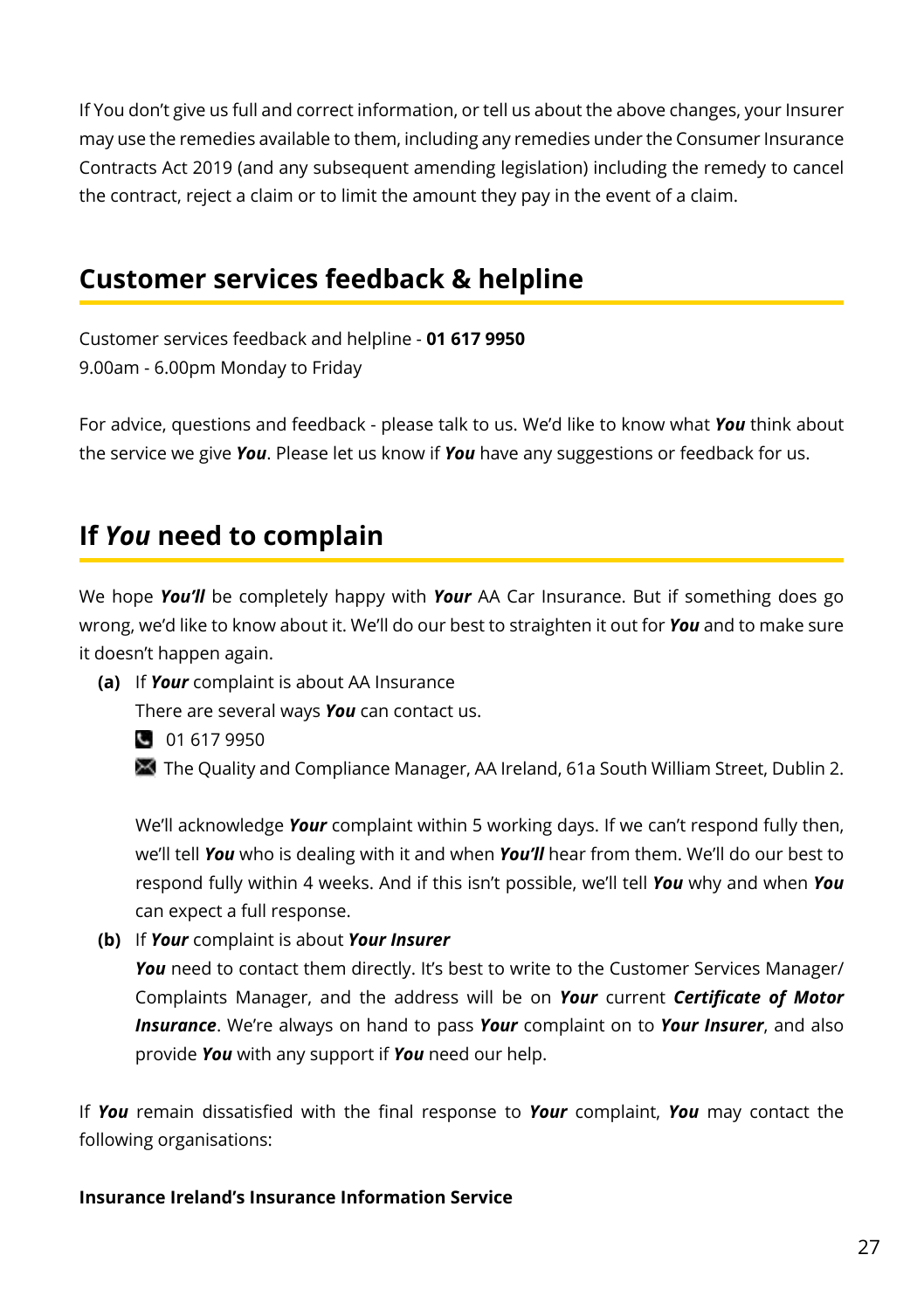**First Floor, 5 Harbourmaster Place, IFSC, Dublin 1 Phone: 01 676 1820 Fax: 01 676 1943 E-mail: info@insuranceireland.eu www.insuranceireland.eu**

This service can advise *You* on how to continue further or assist in resolving the complaint. Contacting the Irish Insurance Information Service will not affect *Your* right to take legal action or *Your* right to refer *Your* complaint to the Financial Services and Pensions Ombudsman.

**The Financial Services and Pensions Ombudsman Lincoln House, Lincoln Place, Dublin 2, D02 VH29 Phone: 01 567 7000 Email: info@fspo.ie Website: http://www.fspo.ie**

Please make sure *You* always quote *Your* policy number from *Your Certificate of Motor Insurance* or *Schedule of Insurance*. This complaints procedure doesn't affect *Your* statutory rights.

# **If** *You* **need to make a claim**

#### **If** *You* **have an accident**

- Try to keep calm and don't admit fault;
- Stop *Your* car and keep it at the scene of the accident for a reasonable time;
- However, to avoid obstruction and danger to other road users, the positions of the vehicles should be marked and the vehicles moved off the actual carriageway as quickly as possible;
- Any driver must, if requested, give
	- **(a)** his/her name and address;
	- **(b)** the name and address of the vehicle owner;
	- **(c)** the vehicle registration number;
	- **(d)** evidence of Insurance to a Garda, or if no Garda is present, to anyone present who was involved in or affected by the accident;
	- **(e)** in any other case the information must be given, if requested, to an independent witness.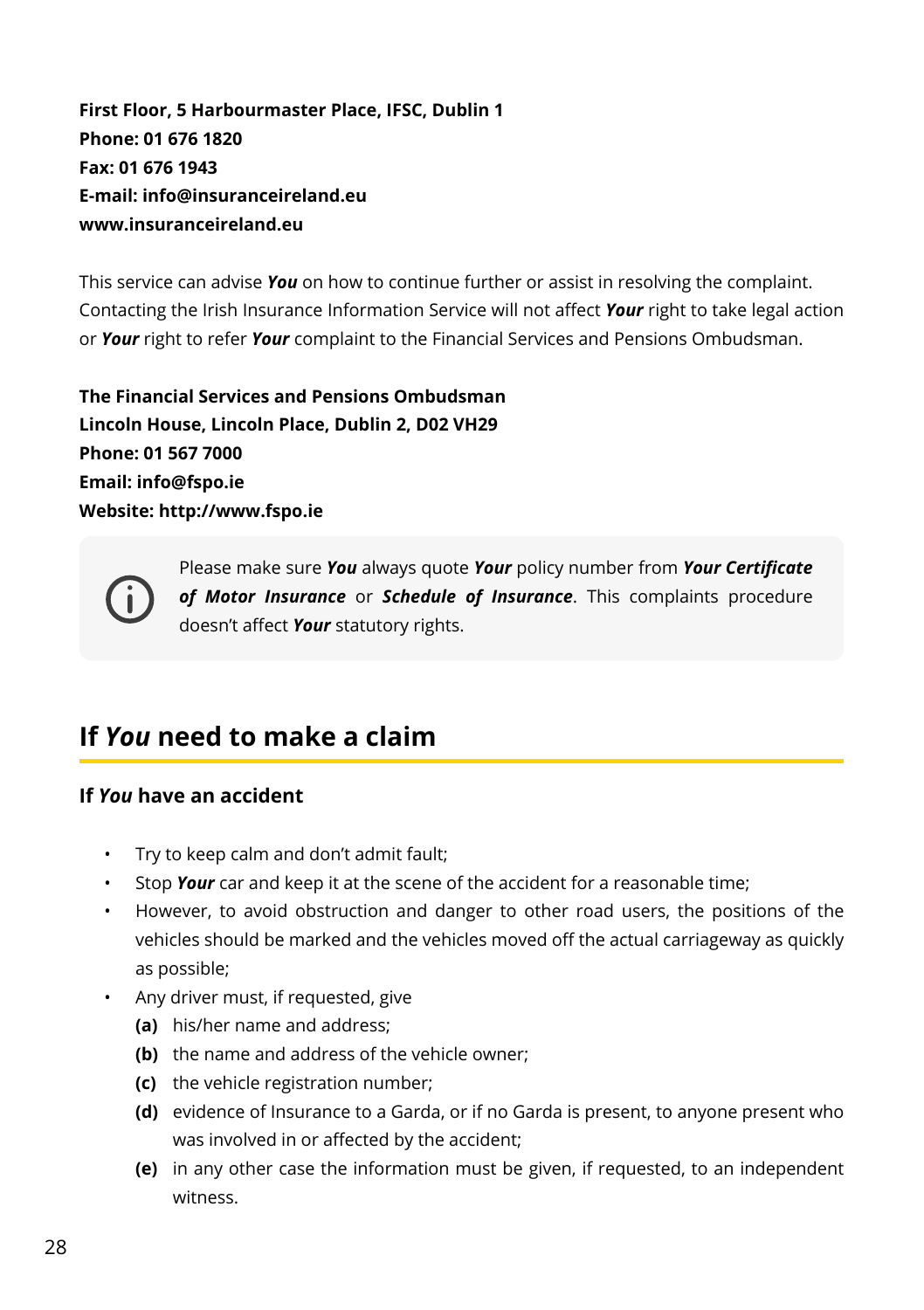- Where a person or persons are injured, the accident must be reported at the nearest Garda Station if no Garda is present at the scene of the accident;
- Where damage to property only is involved it is not necessary to report the accident at a Garda Station provided the driver gives necessary particulars as b) above to the person whose property has been damaged;
- Report the accident to AA Claims Assist on 0818 467 101 (open 24 hours).

#### **If** *You* **need to claim**

- First check *Your* policy and insurance certificate carefully to make sure that *Your* claim is valid;
- Then phone AA Claims Assist as soon as possible. We'll tell *You* what *You* need to do next;
- *You* may be required to fill in a claim form. If so, fill it in fully and send it to the address on the claim form as soon as *You* can. Please remember to enclose all the information and documents *You've* been asked for **AA Claims Assist**, **0818 467 101** - 24 hours a day 365 days a year.



Please remember that *You'll* need the policy number from *Your* certificate, disc or *Schedule Of Insurance* each time *You* contact us.

# **Using** *Your* **personal information - Data Protection Summary**

AA Ireland Limited trading as AA Insurance is part of The AA group of companies. A list of the companies within the AA Group can be obtained from the Secretary, 61a South William Street, Dublin 2.

AA Ireland will use *Your* personal information for the provision of insurance services and related matters such as complaint handling, detection of fraud and statistical analyses. Information we receive or hold on *You* as an AA customer may be used to generate an insurance quote. If providing us with information for any other person named on *Your* quotation or policy, it is important that they have agreed to their personal information being provided to us and *You* agree that *You* will bring this information to their attention at the earliest opportunity. The table overleaf describes the purpose of using *Your* personal data and the legal basis for doing this.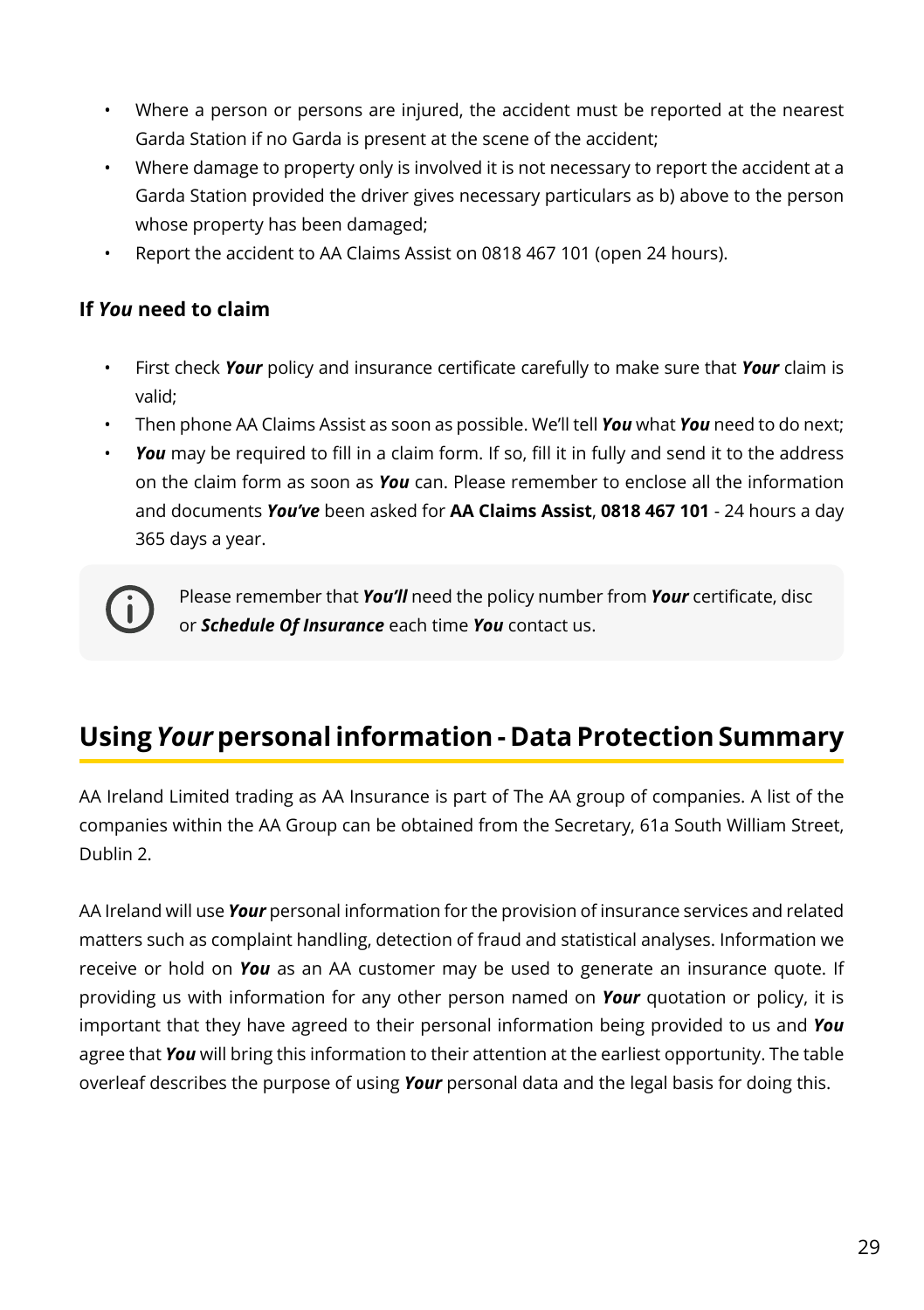| <b>PURPOSE</b>                                                                                                        | <b>LEGAL BASIS</b>                                                                                                                                                                           |
|-----------------------------------------------------------------------------------------------------------------------|----------------------------------------------------------------------------------------------------------------------------------------------------------------------------------------------|
| To provide You with a quote for insur-<br>ance, and insurance cover if You buy the<br>policy                          | Processing is necessary for the performance<br>of a contract or in order to take steps at Your<br>request prior to entering into a contract                                                  |
| To manage and administer Your<br>insurance contract                                                                   | Processing is necessary for the performance<br>of a contract                                                                                                                                 |
| To make and receive payments in rela-<br>tion to Your policy                                                          | Processing is necessary for the performance<br>of a contract                                                                                                                                 |
| To manage and investigate complaints                                                                                  | Processing is necessary for the performance<br>of a contract or in order to take steps at Your<br>request prior to entering into a contract<br>Processing is necessary for compliance with a |
|                                                                                                                       | legal obligation                                                                                                                                                                             |
| For statistical analyses, market research,<br>customer satisfaction surveys and data<br>analytics including profiling | Processing is necessary for the purposes<br>of our legitimate interests. This is for the<br>improvement of AA's processes, products and<br>services                                          |
| To store and make back-ups of Your data<br>for disaster recovery purposes                                             | Processing is necessary for compliance with a<br>legal obligation                                                                                                                            |
| To comply with laws and regulations                                                                                   | Processing is necessary for compliance with a<br>legal obligation                                                                                                                            |
| To detect and prevent fraud and other<br>offences and to assist An Garda Siocha-<br>na with investigations            | Processing is necessary for the purposes of<br>our legitimate interests. This is to investigate<br>and prevent potential fraudulent or other<br>illegal activity                             |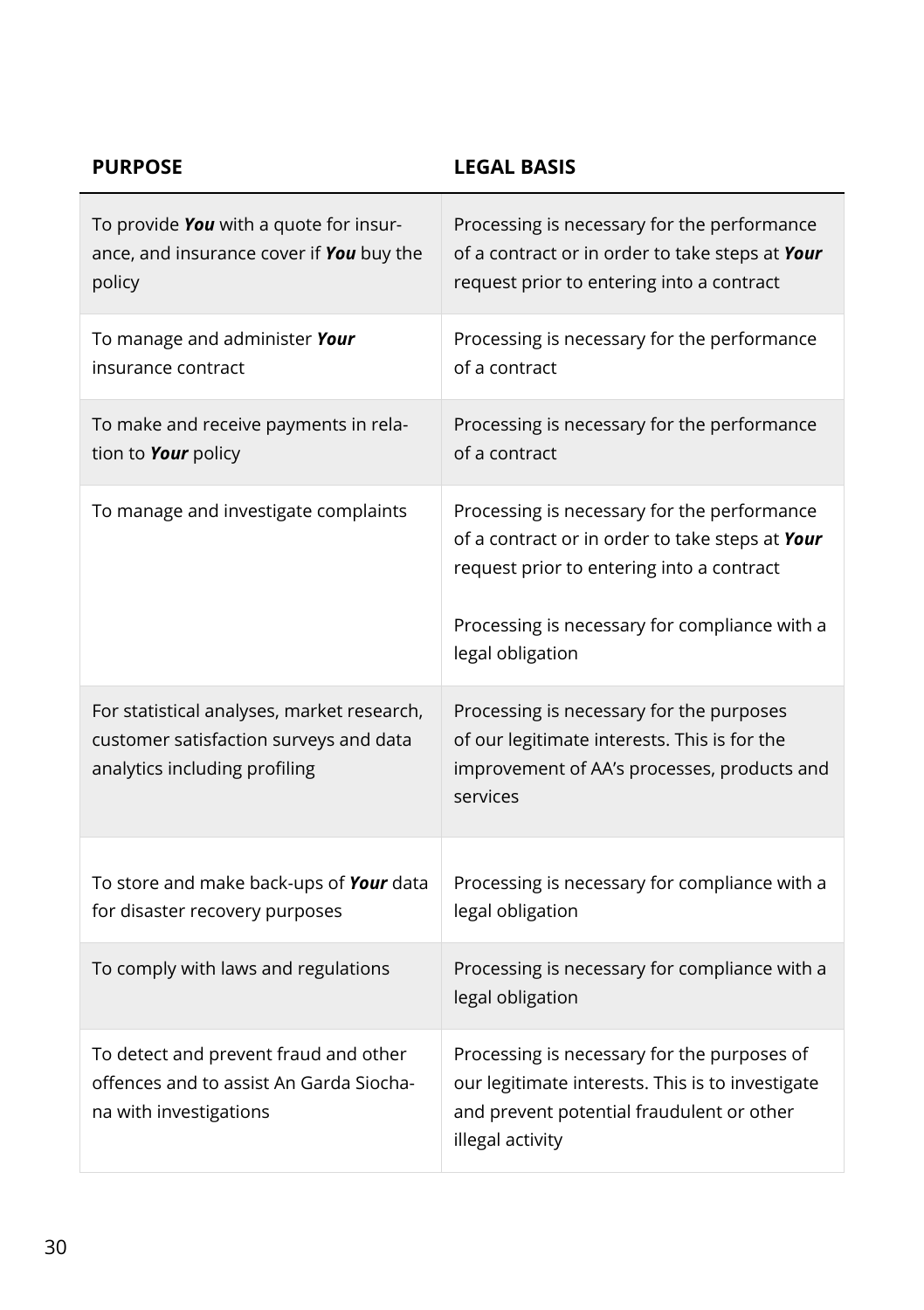#### **How else do we collect personal information about** *You***?**

The majority of the personal information we collect is received directly from *You*. We may also receive information from other people or companies such as -

- Vehicle history check/suppliers
- Through a database to determine address based risk factors (geocoding)
- Publicly available information (e.g. online)
- *Your Insurer*, after the contract of insurance is in place (e.g. in the event of a claim)

#### **What are** *Your* **rights over** *Your* **data that is held by AA?**

As a data subject *You* have the right to -

- Access the personal data that we hold on *You*
- Have inaccurate information about *You* corrected
- Have *Your* personal data erased. This applies in specific situations
- Withdraw *Your* consent for the processing of personal data
- Data portability which means *You* can request the personal data *You* provided to us, including requesting we send this to another company or person
- Restricting the processing of *Your* personal data

If *You* would like to request any of the above, please email *Your* request to

compliance@theaa.ie or write to AA Ireland, 20-21 South William Street, Dublin 2.

#### **How can** *You* **raise a complaint?**

If *You* wish to raise a complaint on how we have handled *Your* personal data, please contact our Data Protection Officer by email, compliance@theaa.ie or in writing to AA Ireland, 20-21 South William Street, Dublin 2. Alternatively *You* can lodge a complaint with the Office of the Data Protection Commissioner, Canal House, Station Road, Portarlington, Co Laois, R32 AP23

Our Product Providers may subscribe to industry databasess for fraud prevention purposes. *Your* personal details may be passed to industry databases to request information about *You* and *Your* claims history and/or to share information about *You* and *Your* claims history with other insurance companies.

This is a summary of the AA Ireland Data Protection Statement. If *You* would like more detailed information please go to theaa.ie and click the link "Privacy Policy". Data protection queries or requests can be sent to compliance@theaa.ie or in writing to The Data Protection Officer, 20-21 South William Street, Dublin 2